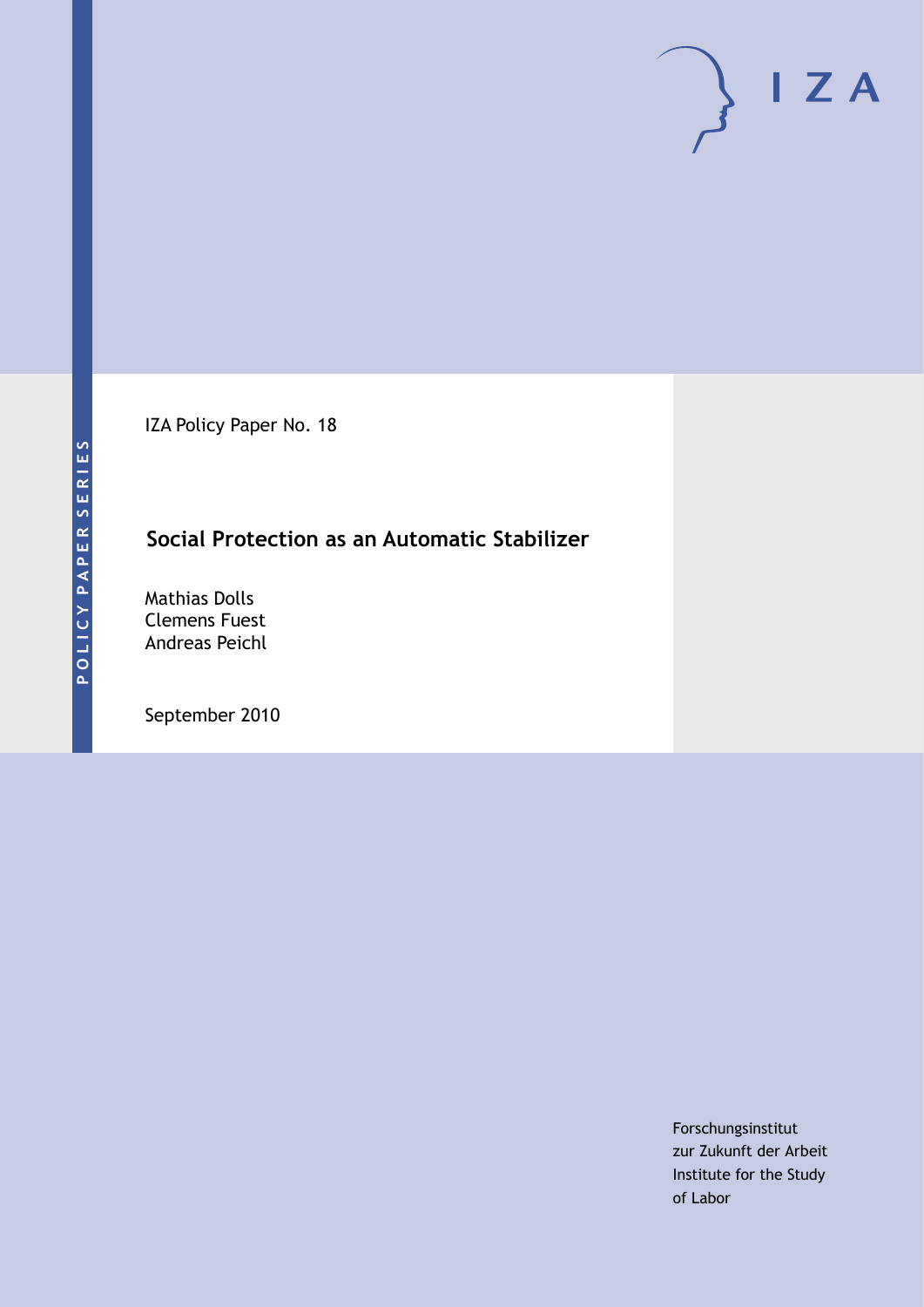# **Social Protection as an Automatic Stabilizer**

### **Mathias Dolls**

*University of Cologne and IZA* 

### **Clemens Fuest**

*University of Oxford, University of Cologne, CESifo and IZA* 

#### **Andreas Peichl**

*IZA, University of Cologne, ISER and CESifo* 

Policy Paper No. 18 September 2010

IZA

P.O. Box 7240 53072 Bonn Germany

Phone: +49-228-3894-0 Fax: +49-228-3894-180 E-mail: [iza@iza.org](mailto:iza@iza.org) 

The IZA Policy Paper Series publishes work by IZA staff and network members with immediate relevance for policymakers. Any opinions and views on policy expressed are those of the author(s) and not necessarily those of IZA.

The papers often represent preliminary work and are circulated to encourage discussion. Citation of such a paper should account for its provisional character. A revised version may be available directly from the corresponding author.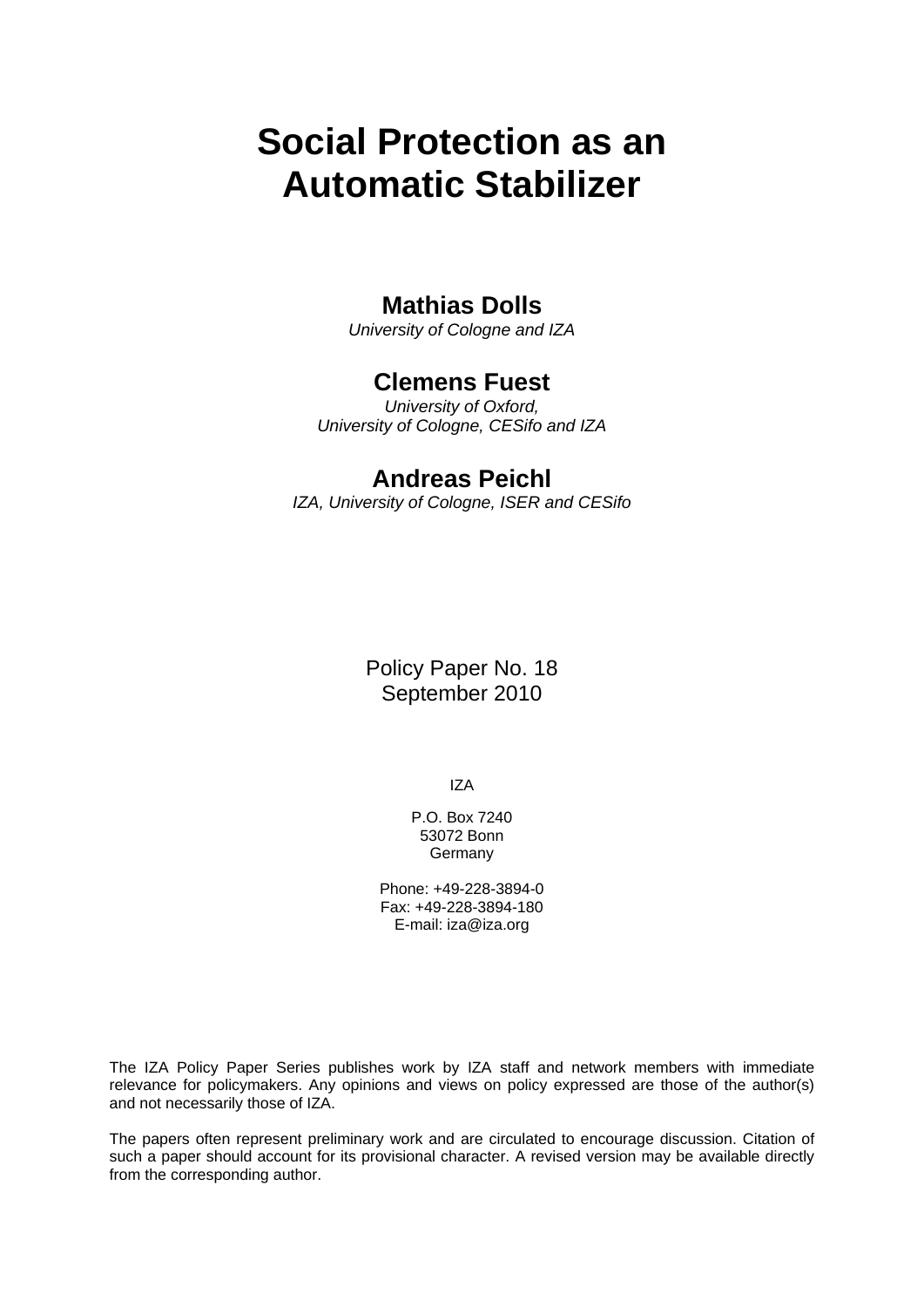IZA Policy Paper No. 18 September 2010

# **ABSTRACT**

# **Social Protection as an Automatic Stabilizer[\\*](#page-2-0)**

This paper analyzes the effectiveness of social protection systems in Europe and the US to provide (income) insurance against macro level shocks in terms of automatic stabilizers. We find that automatic stabilizers absorb 38% of a proportional income shock and 47% of an idiosyncratic unemployment shock in Europe, compared to 32% and 34% in the US. There is large heterogeneity within Europe with stabilization being much lower in Eastern and Southern than in Central and Northern Europe. Our results suggest that social transfers, in particular the rather generous systems of unemployment insurance in Europe, play a key role for the stabilization of disposable incomes and explain a large part of the difference in automatic stabilizers between Europe and the US.

JEL Classification: E32, E63, H2, H31

Keywords: automatic stabilization, economic crisis, taxes and benefits

Corresponding author:

Andreas Peichl IZA P.O. Box 7240 53072 Bonn Germany E-mail: [peichl@iza.org](mailto:peichl@iza.org) 

 $\overline{a}$ 

<span id="page-2-0"></span><sup>\*</sup> Paper prepared for the EU Presidency Joint Conference 'Assuring Adequate Pensions & Social Benefits for All European Citizens', Liège, September 7-8, 2010.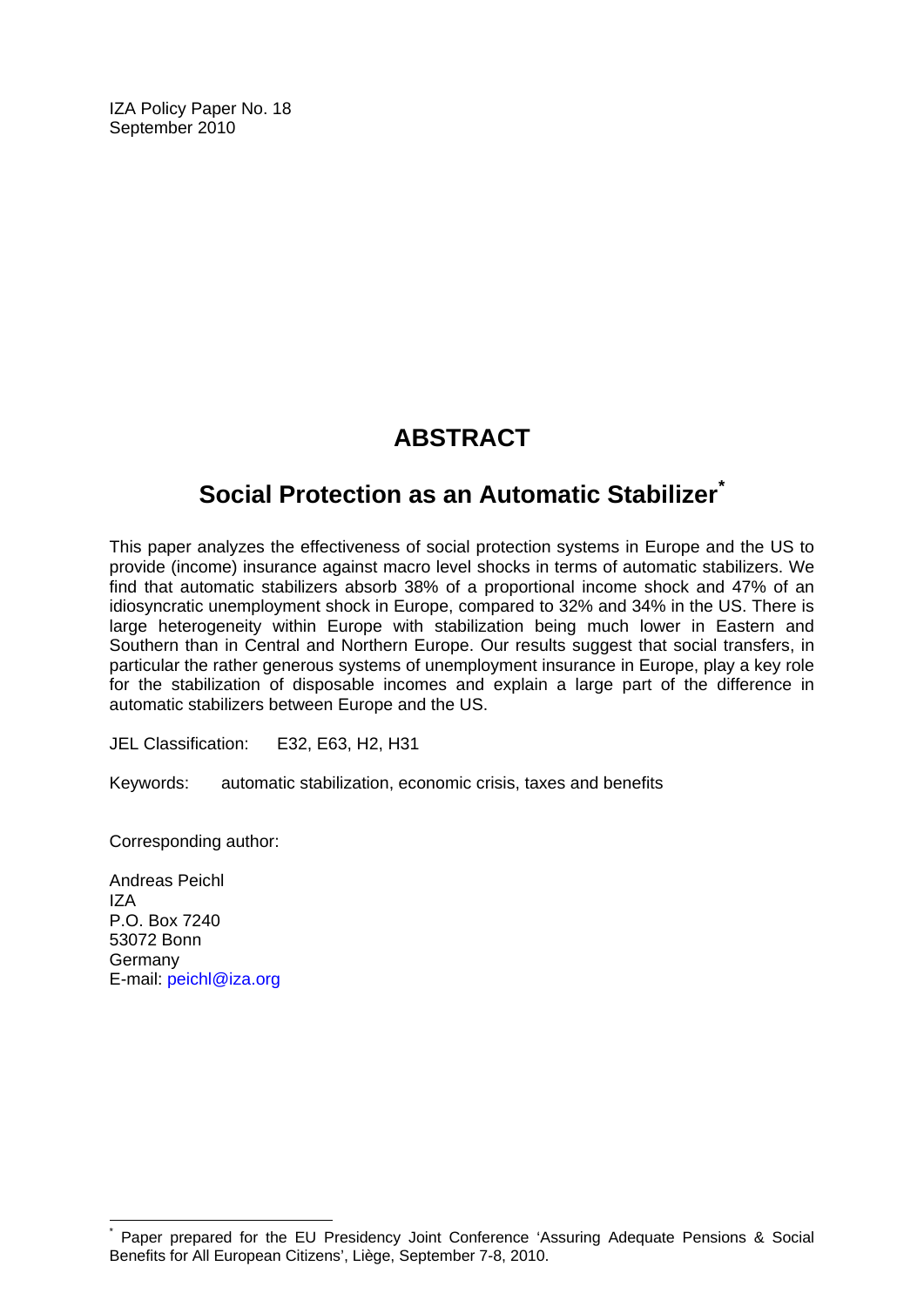#### **1 Introduction**

Throughout Europe, the current economic and financial crisis has had a severe impact on incomes and employment. In 2009 worldwide output fell by 0.9%, with a drop by 2.4% in the United States and 4.2% in the EU[1](#page-3-0). Both the magnitude of this economic contraction as well as its effects on labor markets, disposable household incomes and private consumption have been attenuated considerably by the work of automatic stabilization. Automatic stabilizers are usually defined as those elements of fiscal policy which mitigate output fluctuations without discretionary government action (see, e.g., Eaton and Rosen (1980)). During the current crisis, the tax and benefit system has been acting as an automatic stabilizer on both the revenue side as well as the expenditure side of the general government budget and the social security system in particular.

Despite the importance of automatic stabilizers for stabilizing the economy, "*very little work has been done on automatic stabilization [...] in the last 20 years*" (Blanchard (2006)). However, especially in the current crisis, it is important to assess the contribution of automatic stabilizers to overall fiscal expansion and to compare their magnitude across countries. Previous research on automatic stabilization has mainly relied on macro data. Exceptions based on micro data are Auerbach and Feenberg (2000) for the US and Mabbett and Schelkle (2007) for the EU-15.

In this policy paper, we report the results from a comprehensive comparison of the magnitude and composition of automatic stabilization between the US and Europe based on micro data estimates and discuss the implications for social policy.[2](#page-3-1) In Dolls, Fuest and Peichl (2010a, 2010b), we analyze the impact of automatic stabilizers using microsimulation models for 19 European countries (EUROMOD) and the US (TAXSIM). The microsimulation approach allows us to investigate the causal effects of different types of shocks on household disposable income; holding everything else constant and therefore avoiding endogeneity problems (see Bourguignon and Spadaro (2006)). We can hence single out the role of automatic stabilization which is not possible in an expost evaluation (or with macro data) as it is not possible to disentangle the effects of automatic stabilizers, active fiscal and monetary policy and behavioral responses like changes in labor supply or disability benefit take-up.

We run two controlled experiments of macro shocks to income and employment. The first is a proportional decline in household gross income by 5% (income shock). This is the usual way of modeling shocks in simulation studies analyzing automatic stabilizers. However, economic downturns typically affect households asymmetrically, with some households losing their jobs and suffering a sharp decline in income and other households being much less affected, as wages are usually rigid in the short term. We therefore consider a second macro shock where some households become unemployed, so that the unemployment rate increases such that total household income decreases by

-

<span id="page-3-0"></span><sup>1</sup> Data from the European Commission's Spring 2010 Economic Forecast.

<span id="page-3-1"></span><sup>2</sup> The results used in this paper are based on Dolls et al. (2010a, 2010b).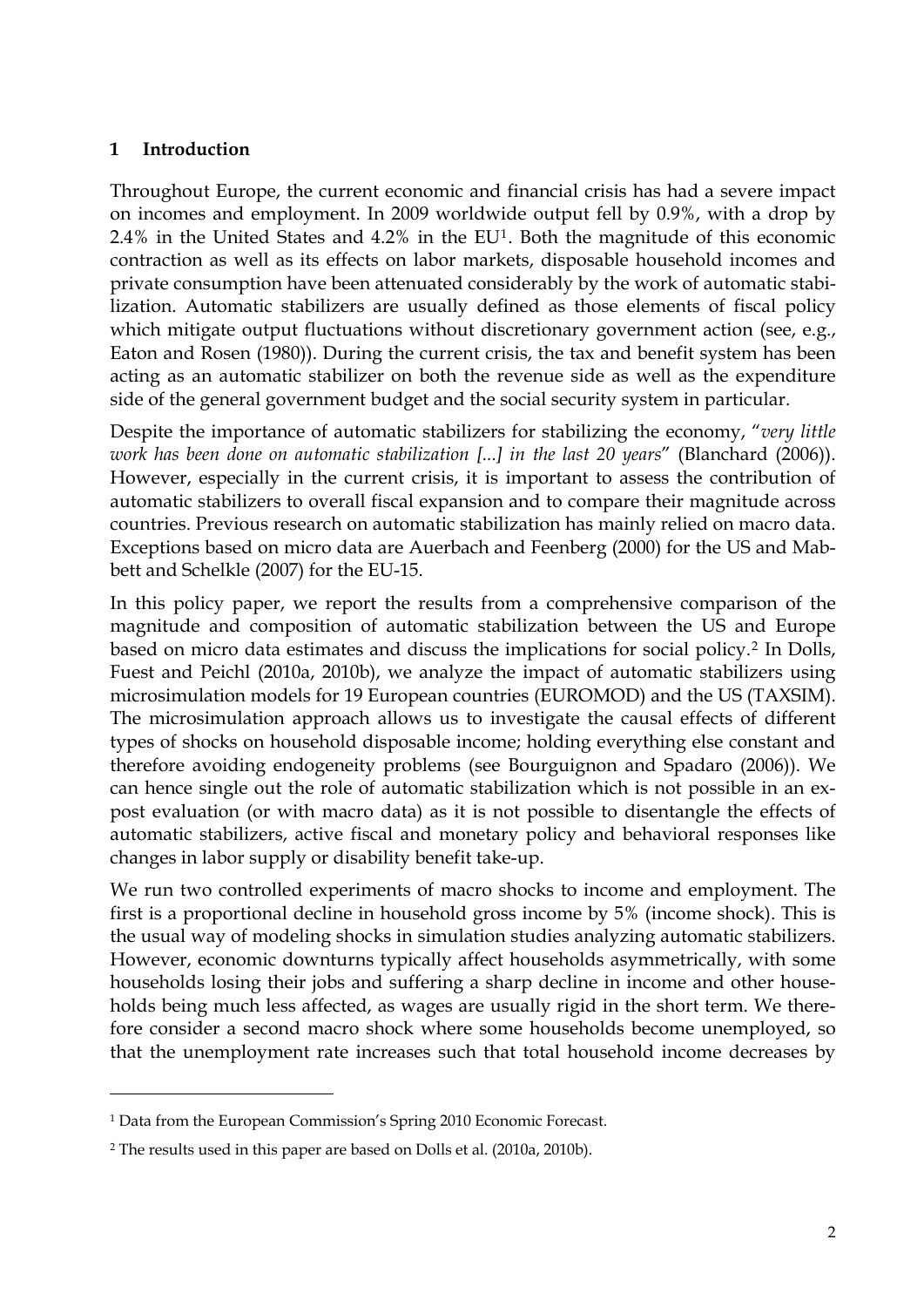5% (unemployment shock). We show that these two types of shocks and the resulting stabilization coefficients can be interpreted as an average effective marginal tax rate (EMTR) for the whole tax benefit system at the intensive (proportional income shock) or extensive (unemployment shock) margin.

#### **2 Theoretical framework**

Economic stabilization is primarily associated with the ability of taxes and transfers to stabilize income and in consequence consumption automatically in the face of economic downturns. The stabilizing character of the tax and transfer system relies on a simple mechanism: In the presence of a negative shock to income, taxes should react more than proportionately so that disposable income is affected less than proportionally by the downturn. Several components of government budgets are impacted by the macroeconomic situation in ways that operate to smooth the business cycle, with progressive income taxes and unemployment benefits being the most prominent example. Automatic stabilization might have effects not only on disposable income but also on GDP itself. If in a recession fewer taxes are collected and more transfers are paid, this should support private incomes and damp adverse movements in aggregate demand. We can expect this stabilizing property to be stronger if the tax system is more progressive (van den Noord, 2000).

The extent to which automatic stabilizers mitigate the impact of income shocks on household demand essentially depends on two factors. Firstly, the tax and transfer system determines the way in which a given shock to gross income translates into a change in disposable income. For instance, in the presence of a proportional income tax with a tax rate of 40%, a shock on gross income of one hundred Euros leads to a decline in disposable income of 60 Euros. In this case, the tax absorbs 40% of the shock to gross income. A progressive tax, in turn, would have a stronger stabilizing effect. The second factor is the link between current disposable income and current demand for goods and services. If the income shock is perceived as transitory and current demand depends on some concept of permanent income, and if households can borrow or use accumulated savings, their demand will not change. In this case, the impact of automatic stabilizers on current demand would be equal to zero. Things are different, though, if households are liquidity constrained. In this case, their current expenditures do depend on disposable income so that automatic stabilizers play a role. However, in this chapter, we will concentrate on the first factor, the stabilization of disposable income after shocks on gross income.

A common measure for estimating automatic stabilization is the "*normalized tax change*" used by Auerbach and Feenberg (2000) which can be interpreted as "the tax system's built-in flexibility" (Pechman (1973, 1987)). Based on this idea, in Dolls et al. (2010a), we define the "*income stabilization coefficient*" which shows how changes in market income translate into changes in disposable income through changes in personal income tax payments. We extend the concept of normalized tax change to include other taxes as well as social insurance contributions and transfers like e.g. unemployment benefits. We take into account personal income taxes (at all government levels), social insurance contributions as well as payroll taxes and transfers to private households such as un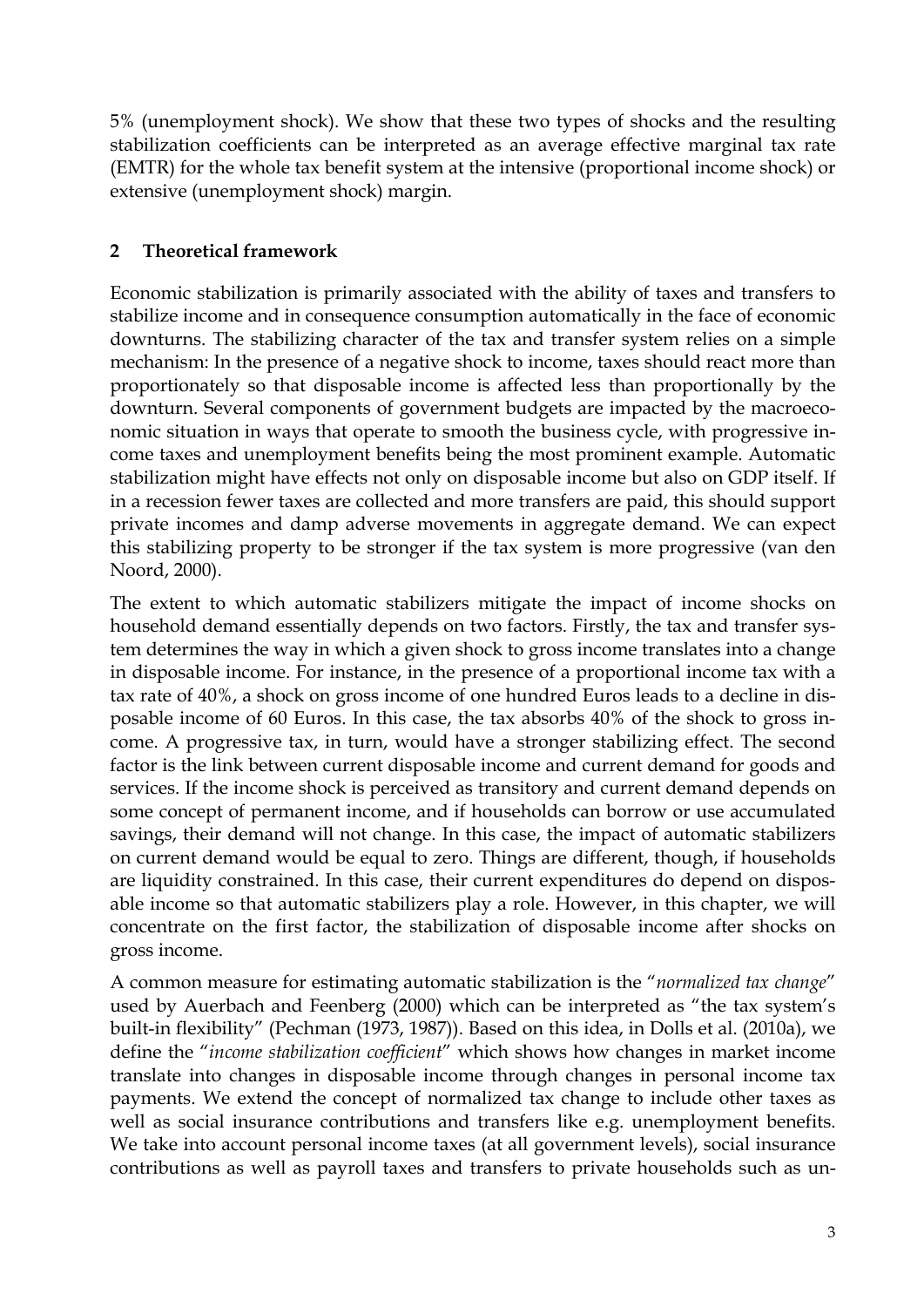employment benefits.<sup>[3](#page-5-0)</sup> Computations are done according to the tax benefit rules which were in force before 2008 in order to avoid an endogeneity problem resulting from policy responses after the start of the crisis.

#### **3 Microsimulation using TAXSIM and EUROMOD**

We use microsimulation techniques to simulate taxes, benefits and disposable income under different scenarios for a representative micro-data sample of households. Simulation analysis allows conducting a controlled experiment by changing the parameters of interest while holding everything else constant (cf. Bourguignon and Spadaro (2006)). We therefore do not have to deal with endogeneity problems when identifying the effects of the policy reform under consideration.

Simulations are carried out using TAXSIM - the NBER's microsimulation model for calculating liabilities under US Federal and State income tax laws from individual data and EUROMOD, a static tax-benefit model for 19 EU countries, which was designed for comparative analysis.[4](#page-5-1) The models can simulate most direct taxes and benefits except those based on previous contributions as this information is usually not available from the cross-sectional survey data used as input datasets. Information on these instruments is taken directly from the original data sources. Both models assume full benefit take-up and tax compliance, focusing on the intended effects of tax-benefit systems. The main stages of the simulations are the following. First, a micro-data sample and tax-benefit rules are read into the model. Then for each tax and benefit instrument, the model constructs corresponding assessment units, ascertains which are eligible for that instrument and determines the amount of benefit or tax liability for each member of the unit. Finally, after all taxes and benefits in question are simulated, disposable income is calculated.

#### **4 Scenarios**

-

The existing literature on stabilization so far has concentrated on increases in earnings or gross incomes to examine the stabilizing impact of tax benefit systems. In the light of the current economic crisis, there is much more interest in a downturn scenario. Reinhart and Rogoff (2009) stress that recessions which follow a financial crisis have particularly severe effects on asset prices, output and unemployment. Therefore, we are interested not only in a scenario of a uniform decrease in incomes but also in an increase of

<span id="page-5-0"></span><sup>&</sup>lt;sup>3</sup>We abstract from other taxes, in particular corporate income taxes. For an analysis of automatic stabilizers in the corporate tax system, see Devereux and Fuest (2009) and Buettner and Fuest (forthcoming).

<span id="page-5-1"></span><sup>4</sup>For more information on TAXSIM see Feenberg and Coutts (1993) or visit http://www.nber.org/taxsim/. For further information on EUROMOD see Sutherland (2001, 2007). There are also country reports available with detailed information on the input data, the modeling and validation of each tax benefit system, see http://www.iser.essex.ac.uk/research/euromod. The taxbenefit systems included in the model have been validated against aggregated administrative statistics as well as national tax-benefit models (where available), and the robustness checked through numerous applications (see, e.g., Bargain (2006)).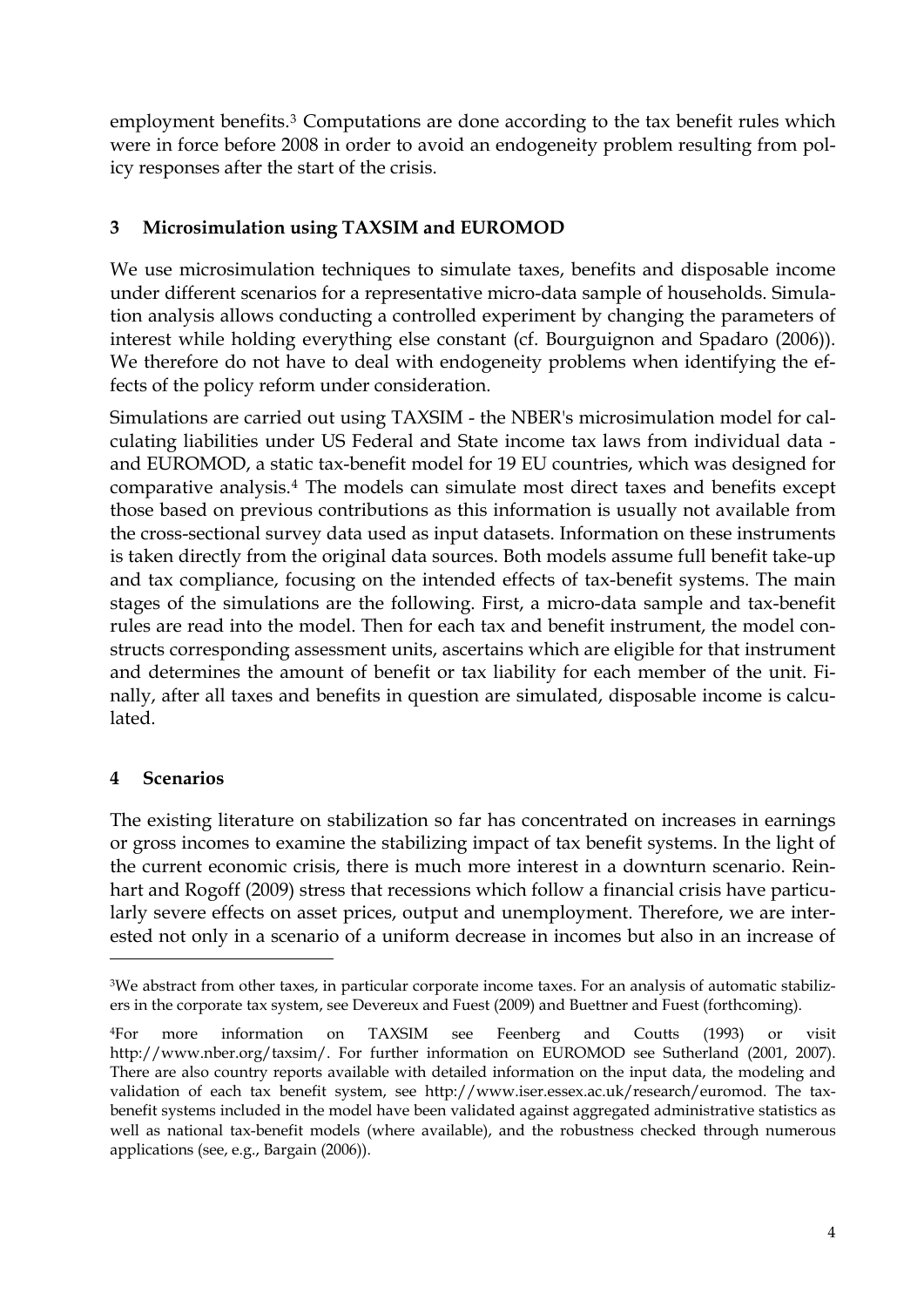the unemployment rate. We compare a scenario where gross incomes are proportionally decreased by 5% for all households (income shock) to a scenario where some households are made unemployed and therefore lose all their labor earnings (unemployment shock). In the latter scenario, the unemployment rate increases such that total household income decreases by 5% as well in order to make both scenarios as compara-ble as possible.<sup>[5](#page-6-0)</sup>

The increase of the unemployment rate is modeled through reweighting of our samples.[6](#page-6-1) The weights of the unemployed are increased while those of the employed with similar characteristics are decreased, i.e., in effect, a fraction of employed households is made unemployed. With this reweighting approach we control for several individual and household characteristics that determine the risk of becoming unemployed. The implicit assumption behind this approach is that the socio-demographic characteristics of the unemployed remain constant.[7](#page-6-2)

#### **5 Empirical Results**

-

We start our analysis by comparing the US to Europe. Our simulation model includes 19 European countries which we treat as one single country (i.e. the "United States of Europe"). All of them are EU Member States, which is why we refer to this group as the EU, bearing in mind that some EU member countries are missing. We also consider the countries of the Euro area and refer to this group as 'Euro'. Figure 1 summarizes the results of our baseline simulation, which focuses on the income tax, social insurance contributions (or payroll taxes) paid by employees and benefits. Consider first the income shock. Approximately 38% of such a shock would be absorbed by automatic stabi-

<span id="page-6-0"></span><sup>5</sup>Our scenarios can be seen as a conservative estimate of the expected impact of the current crisis (see Reinhart and Rogoff (2009) for effects of previous crises). The (qualitative) results are robust with respect to different sizes of the shocks. The results for the unemployment shock do not change much when we model it as an increase of the unemployment rate by 5 percentage points for each country. It would be further possible to derive more complicated scenarios with different shocks on different income sources or a combination of income and unemployment shock. However, this would only have an impact on the distribution of changes which are not relevant in the analysis of this chapter. Therefore, we focus on these two simple scenarios in order to make our analysis as simple as possible. One should note, though, that our analysis is not a forecasting exercise. We do not aim at quantifying the exact effects of the current economic crisis but of stylized scenarios in order to explore the build-in automatic stabilizers of existing pre-crisis tax-benefit systems. Conducting an ex-post analysis would include discretionary government reactions and behavioral responses (see, e.g., Aaberge et al. (2000) for an empirical ex-post analysis of a previous crisis in the Nordic countries) and we would not be able to identify the role of automatic stabilization.

<span id="page-6-1"></span><sup>6</sup>For the reweighting procedure, we follow the approach of Immervoll et al. (2006), who have also simulated an increase in unemployment through reweighting of the sample. Their analysis focuses on changes in absolute and relative poverty rates after changes in the income distribution and the employment rate.

<span id="page-6-2"></span><sup>7</sup>Cf. Deville and Saerndal (1992) and DiNardo et al. (1996). This approach is equivalent to estimating probabilities of becoming unemployed (see, e.g., Bell and Blanchflower (2009)) and then selecting the individuals with the highest probabilities when controlling for the same characteristics in the reweighting estimation (see Herault (2009)).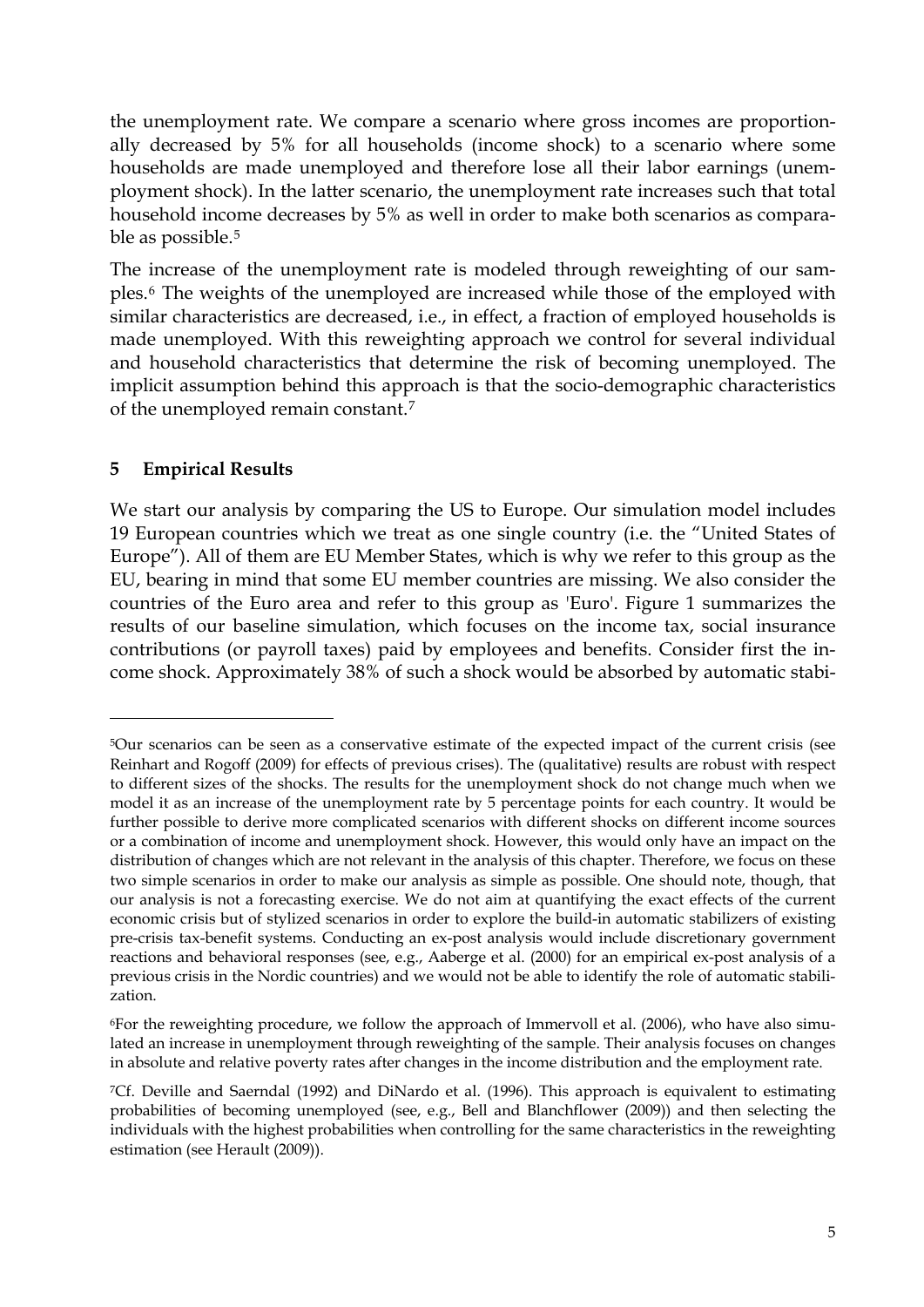lizers in the EU (and Euroland). For the US, we find a slightly lower value of 32%. This difference of just six percentage points is surprising in so far as automatic stabilizers in Europe are usually considered to be drastically higher than in the US.[8](#page-7-0) Our results qualify this view to a certain degree; at least as far as proportional income shocks are concerned. Figure 1 shows that taxes and social insurance contributions are the dominating factors which drive  $\tau$  in case of a uniform income shock. Benefits are of minor importance in this scenario.





Source: Own calculations based on EUROMOD and TAXSIM

In the case of the unemployment shock, the difference between the EU and the US is larger. EU automatic stabilizers now absorb 47% of the shock (49% in the Euro zone) whereas the stabilization effect in the US is only 34%. This difference can be explained with the importance of unemployment benefits which account for a large part of stabilization in Europe in this scenario. Table A2 in the Appendix shows that benefits alone absorb 19% of the shock in Europe compared to just 7% in the US.

#### *Cross-country differences*

-

The results for the stabilization coefficient vary considerably across countries, as can be seen from Figure 2 (and Tables A1 and A2 in the Appendix). In the case of the income shock, we find the highest stabilization coefficient for Denmark, where automatic stabilizers cushion 56% of the shock. Belgium (53%), Germany (48%) and, surprisingly,

<span id="page-7-0"></span><sup>8</sup>Note that for the US the value of the stabilization coefficient for the federal income tax only is below 25% which is in line with the results of Auerbach and Feenberg (2000).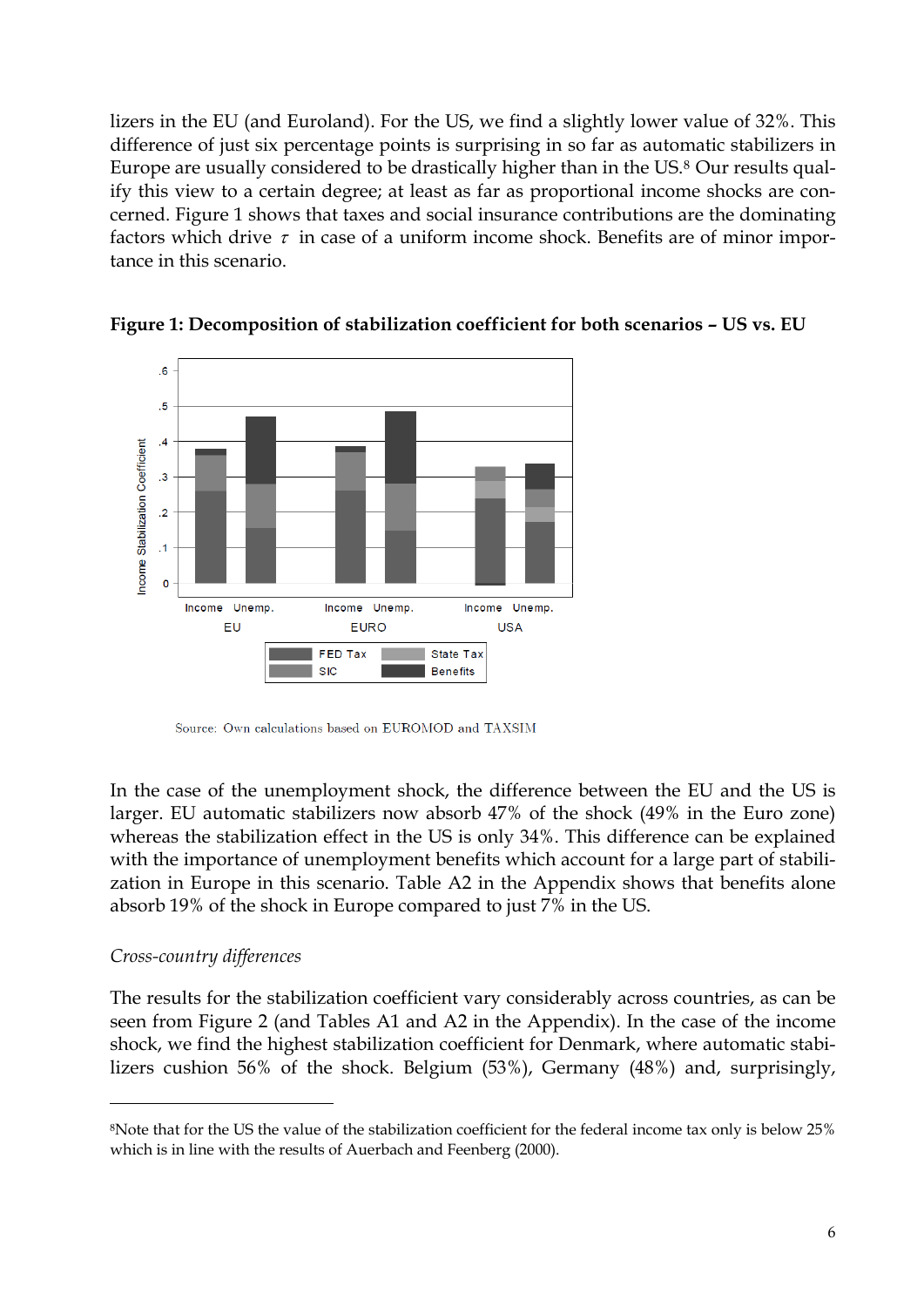Hungary (48%) also have strong automatic stabilizers. The lowest values are found for Estonia (25%), Spain (28%) and Greece (29%). With the exception of France, taxes seem to have a stronger stabilizing role than social security contributions.





Source: Own calculations based on EUROMOD and TAXSIM

In case of the unemployment shock, the stabilization coefficients are larger for the majority of countries. Again, the highest value emerges for Denmark (82%), followed by Sweden (68%), Germany (62%), Belgium (61%) and Luxembourg (59%). The relatively low value of stabilization from (unemployment) benefits in Finland compared to its neighboring Nordic countries might be surprising at a first glance but can be explained with the fact that Finland has the least generous unemployment benefits of the Nordic countries (see Aaberge et al. (2000)). Hungary (47%) is now at the EU average due to the relatively low level of unemployment benefits. At the other end of the spectrum, there are some countries with values below the US level of 34%. These include Estonia (23%), Italy (31%), and, to a lesser extent, Poland (33%).

When looking only at the personal income tax, it is surprising that the values for the US (federal and state level income tax combined) are higher than the EU average. To some extent, this qualifies the widespread view that tax progressivity is higher in Europe (e.g., Alesina and Glaeser (2004) or Piketty and Saez (2007)). Of course, this can be partly explained by the considerable heterogeneity within Europe. But still, only a few countries like Belgium, Germany and the Nordic countries have higher contributions of stabilization coming from the personal income tax.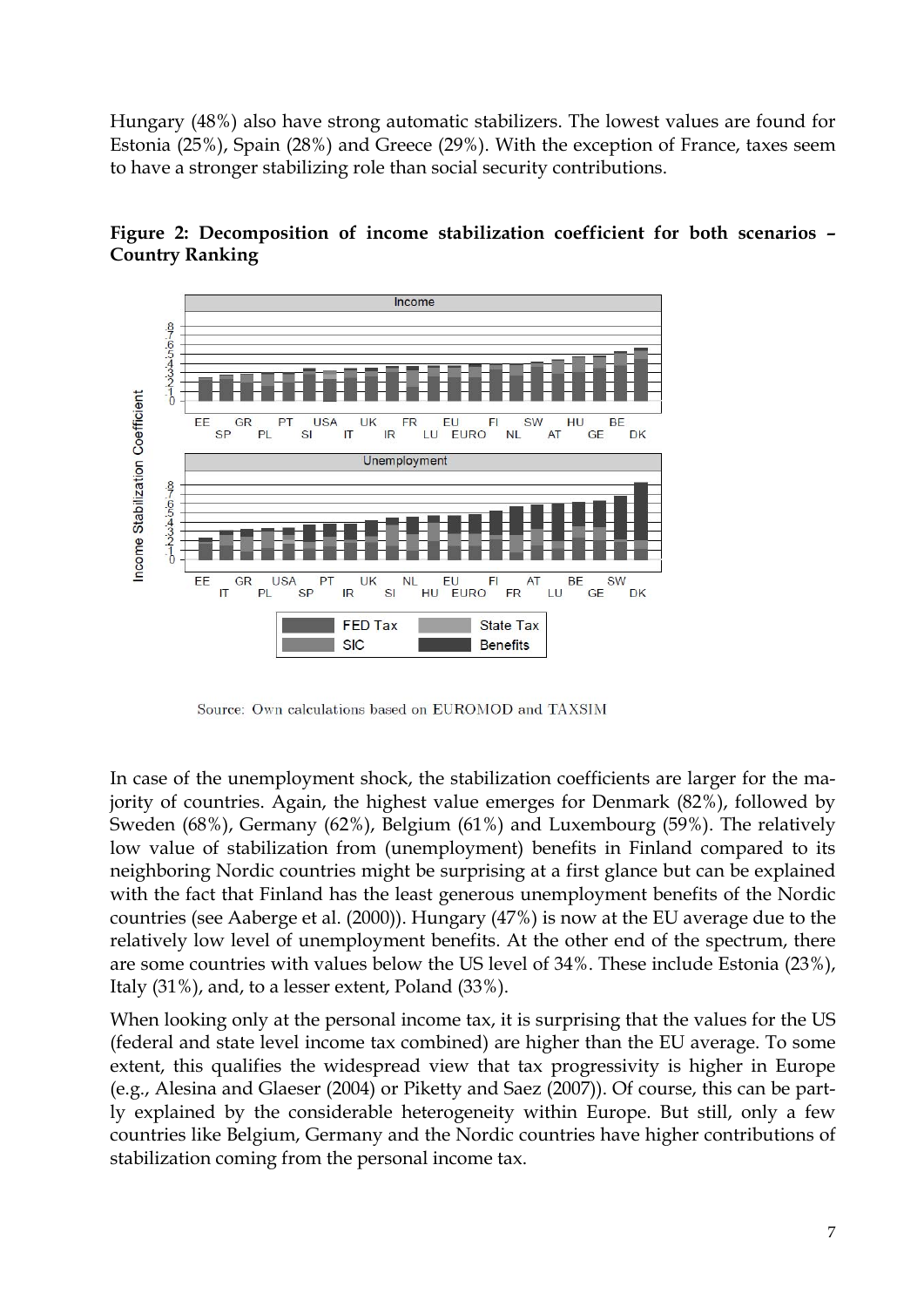#### *Stabilization and Income Distribution*

-

Table A3 shows that in case of the proportional income shock, the stabilization coefficients are an increasing function of the income quantiles. This result is due to higher changes between market and disposable income for high income groups. It is worth mentioning that even a proportional tax would yield increasing coefficients for higher quantiles, i.e. progressivity of the income tax is not required for this result.

In contrast to the increasing stabilization by income quantile for the income shock, stabilization results for the unemployment shock follow a somewhat different pattern as demonstrated in Table A4. Here, with the exception of some Eastern and Southern European countries, we find high stabilization also for the lowest income groups. As the unemployment shock is modeled through reweighting of our sample taking into account individual characteristics of the unemployed, a large part of the newly unemployed comes from lower income quantiles. The fact that tax and transfer systems in countries such as Estonia, Greece, Italy, Poland, Portugal, Slovenia or Spain provide only weak stabilization for low income groups can be explained by rather low unemployment benefits in these countries.

What are the distributional consequences of the two macro shocks described above? Table A5 shows the percentage changes in the Gini coefficient and in the headcount ra-tios for being poor or rich, all based on equivalent disposable income.<sup>[9](#page-9-0)</sup>

While the proportional income shock (IS) leads to a reduction of the Gini coefficient in all countries, the asymmetric unemployment shock (US) increases inequality in 15 out of 19 countries. In the latter case, we find a reduction of the Gini coefficient only in Denmark, Luxembourg, Portugal and Sweden. In the case of the income shock, the largest reductions of the Gini coefficient occur in Belgium, Denmark, Sweden and the UK (all >2%), the smallest ones in Greece and Slovenia (each <0.5%). In the case of the unemployment shock, distributional implications crucially depend on which income groups are hardest hit by unemployment and income losses. If low income groups are the first who loose their jobs during a recession, one can expect an increase in inequality. However, if also middle or upper income groups are affected which seems to be relevant especially in long-lasting recessions such as the current one, distributional implications become more ambiguous. This ambiguity in terms of distributional effects of an asymmetric shock is reflected in the positive and negative signs of the Gini change.

 Comparing the headcount ratios for both shock scenarios, we can conclude that, not surprisingly, in case of the unemployment shock richness is decreasing less than in the case of the proportional income shock.[10](#page-9-1) With the exception of Slovenia, the percentage reduction of rich people is substantially higher in the latter shock scenario. However, no such clear conclusion can be drawn considering the percentage change in poverty. In

<span id="page-9-0"></span><sup>9</sup> To account for differences in family size and composition, we adjust disposable income using the OECD modified equivalence scale which assigns a value of 1 to the household head, of 0.5 to each additional adult member, and of 0.3 to each child.

<span id="page-9-1"></span><sup>&</sup>lt;sup>10</sup>The reweighting approach used for modeling an increase in unemployment is implicitly based on the assumption that the socio-demographic characteristics of the unemployed remain constant.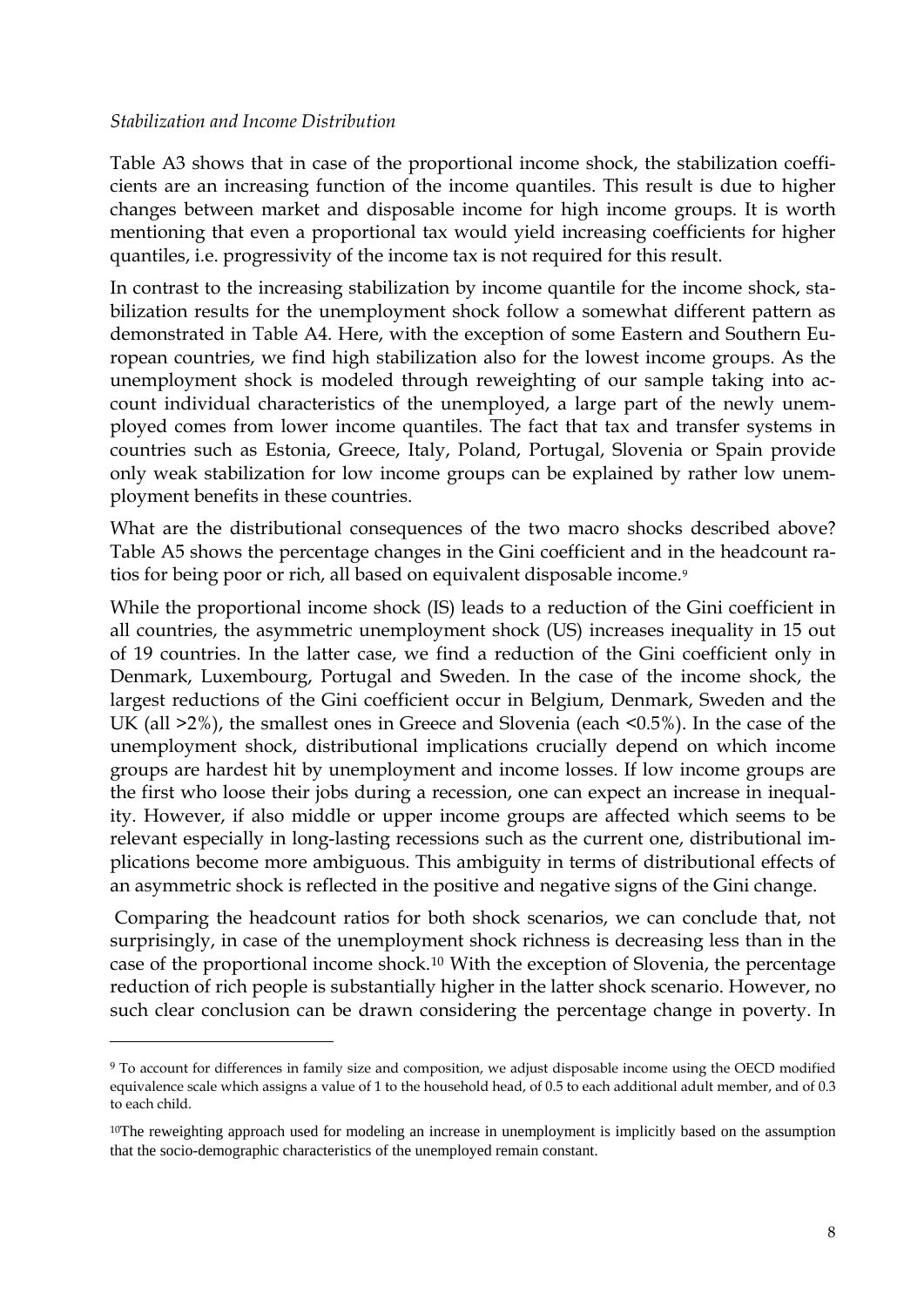countries such as Ireland or the United Kingdom, the asymmetric unemployment shock leads to a much stronger increase in the headcount for the poor than the income shock. However, the opposite is true for countries such as Greece, Luxembourg or the Netherlands. Here, distributional implications depend again crucially on which income groups are actually the first who become unemployed in a recession.

#### *"Explaining" the cross-country differences*

It is a striking feature of our results that automatic stabilizers differ significantly within Europe. In particular, automatic stabilizers in Eastern and Southern European countries are much weaker than in the rest of Europe. One factor contributing to this is that government size is often positively correlated with per capita incomes, at least in Europe. The stabilization of disposable incomes will therefore be higher in high income countries, just as a side effect of a larger public sector.

But differences in automatic stabilizers across countries may also have other reasons. In particular, the effectiveness of demand stabilization as a way of stabilizing domestic output is smaller, the more open the economy. In very open economies, domestic output will depend heavily on export demand and higher demand by domestic households will partly lead to higher imports. Clearly, openness of the economy has a number of other implications for the tax and transfer system, including the view that more open economies need more insurance against shocks as argued, e.g., by Rodrik (1998). We do not find that more open economies, as measured by the ratio of exports plus imports over GDP, have weaker automatic stabilizers, the correlation is even positive (0.57). Our results thus support the hypothesis of Rodrik (1998) that income stabilization is higher in more open economies.

We have also analyzed the claim that countries with smaller automatic stabilizers have engaged in more discretionary fiscal policy action. In the debate on fiscal policy responses to the crisis, some countries have been criticized for being reluctant to enact fiscal stimulus programs in order to stabilize demand, in particular Germany. One reaction to this criticism was to point to the fact that automatic stabilizers in Germany are more important than in other countries, so that less discretionary action is required. This raises the general question of whether countries with weaker automatic stabilizers have taken more discretionary fiscal policy action to compensate for this. According to our results, there is no correlation between fiscal stimulus programs of individual countries and stabilization coefficients.

A further concern in the policy debate put forward by supporters of large and coordinated discretionary measures was that countries could limit the size of their programs at the expense of countries with more generous fiscal policy responses. The central factor behind this hypothesis is the degree of openness of an economy. The more open an economy is, i.e. the stronger the economic ties with other countries are, the more likely it is that a country gains from other countries' fiscal stimulus packages or, conversely, the more likely it is that own fiscal stimulus measures spill over to other countries. Hence, the idea behind this argument is that some countries might show a free-rider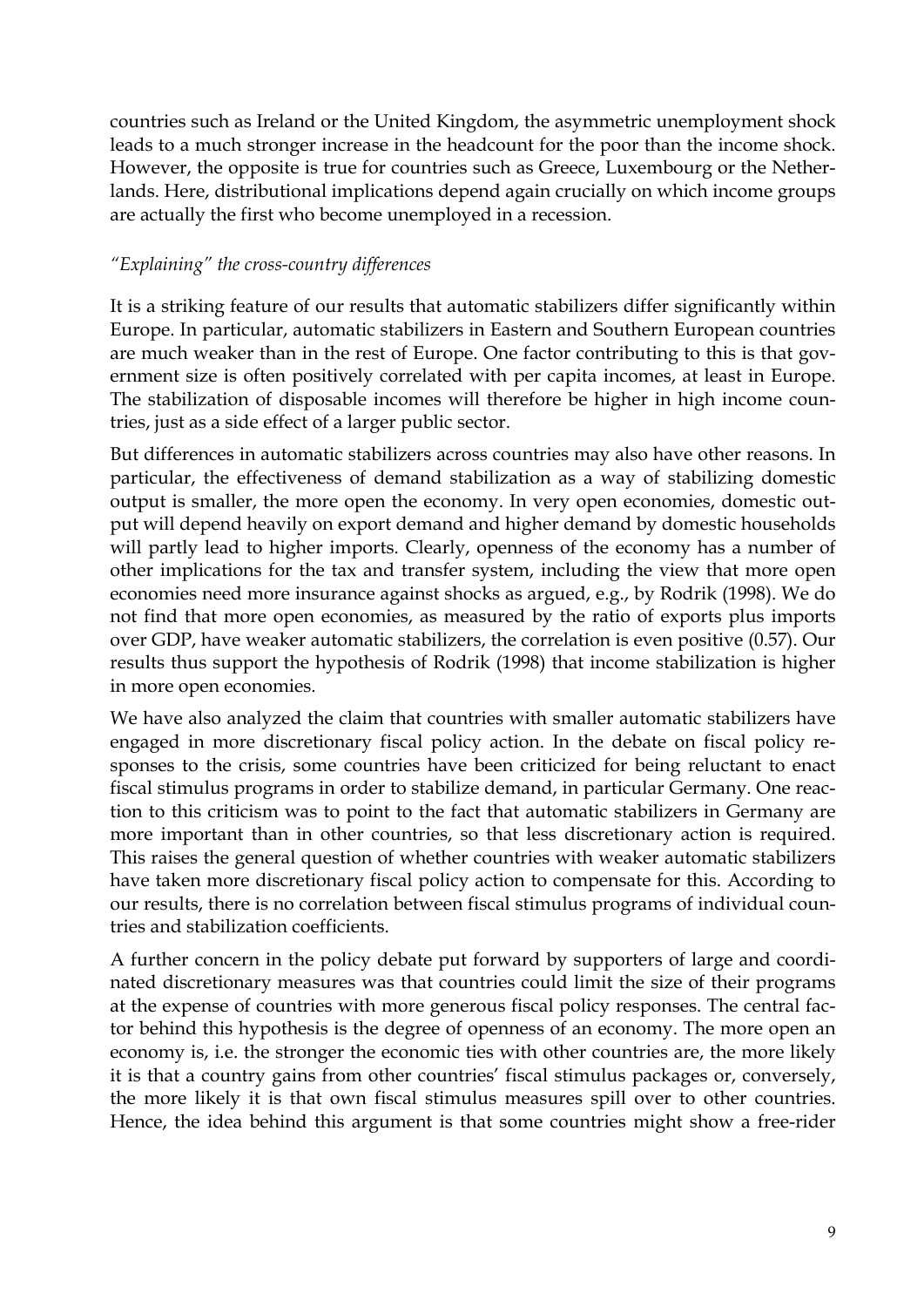behavior and profit from spill-over effects of discretionary measures.[11](#page-11-0) However, we find that more open countries have passed smaller stimulus programs. The same result holds for countries with higher budget deficits or debt levels. All in all, our results suggest that policymakers did not take into account the forces of automatic stabilizers when designing active fiscal policy measures to tackle the current economic crisis.

#### **6 Conclusions and policy implications**

-

In this paper we have used the microsimulation models for the tax and transfer systems of 19 European countries (EUROMOD) and the US (TAXSIM) to investigate the extent to which automatic stabilizers cushion household disposable income in the event of macroeconomic shocks. Our simulations focus on the personal income tax, employee social insurance contributions and benefits. We find that the amount of automatic stabilization depends strongly on the type of income shock. In the case of a proportional income shock, approximately 38% of the shock would be absorbed by automatic stabilizers in the EU. For the US, we find a value of 32%. Within the EU, there is considerable heterogeneity, and results range from a value of 25% for Estonia to 56% for Denmark. In general automatic stabilizers in Eastern and Southern European countries are considerably lower than in Continental and Northern European countries.

In the case of an unemployment shock, which affects households asymmetrically, the difference between the EU and the US is larger. EU automatic stabilizers absorb 47% of the shock whereas the stabilization effect in the US is only 34%. Again, there is considerable heterogeneity within the EU.

Our results suggest that social protection systems, in particular the rather generous systems of unemployment insurance in Europe, play a key role for the stabilization of disposable incomes and explain a large part of the difference in automatic stabilizers between Europe and the US. This is confirmed by the decomposition of stabilization effects in our analysis. In the case of the unemployment shocks, benefits alone absorb 19% of the shock in Europe compared to just 7% in the US, whereas the stabilizing effect of income taxes (taking into account State taxes in the US as well) is similar.

Another important result of our analysis is that automatic stabilizers are very heterogeneous within Europe. Interestingly, Eastern and Southern European countries are characterized by rather low automatic stabilizers. This is surprising, at least from an insurance point of view because lower average income (and wealth) implies that households are more vulnerable to income shocks. One explanation for this finding could be that countries with lower per capita incomes tend to have smaller public sectors. From this perspective, weaker automatic stabilizers in Eastern and Southern European countries are a potentially unintended side effect of the lower demand for government activity including redistribution. Another potential explanation, the idea that more open economies have weaker automatic stabilizers because domestic demand spills over to other

<span id="page-11-0"></span><sup>11</sup> In that sense, a fiscal stimulus program can be seen as a positive externality since potential positive effects are not limited to the country of origin.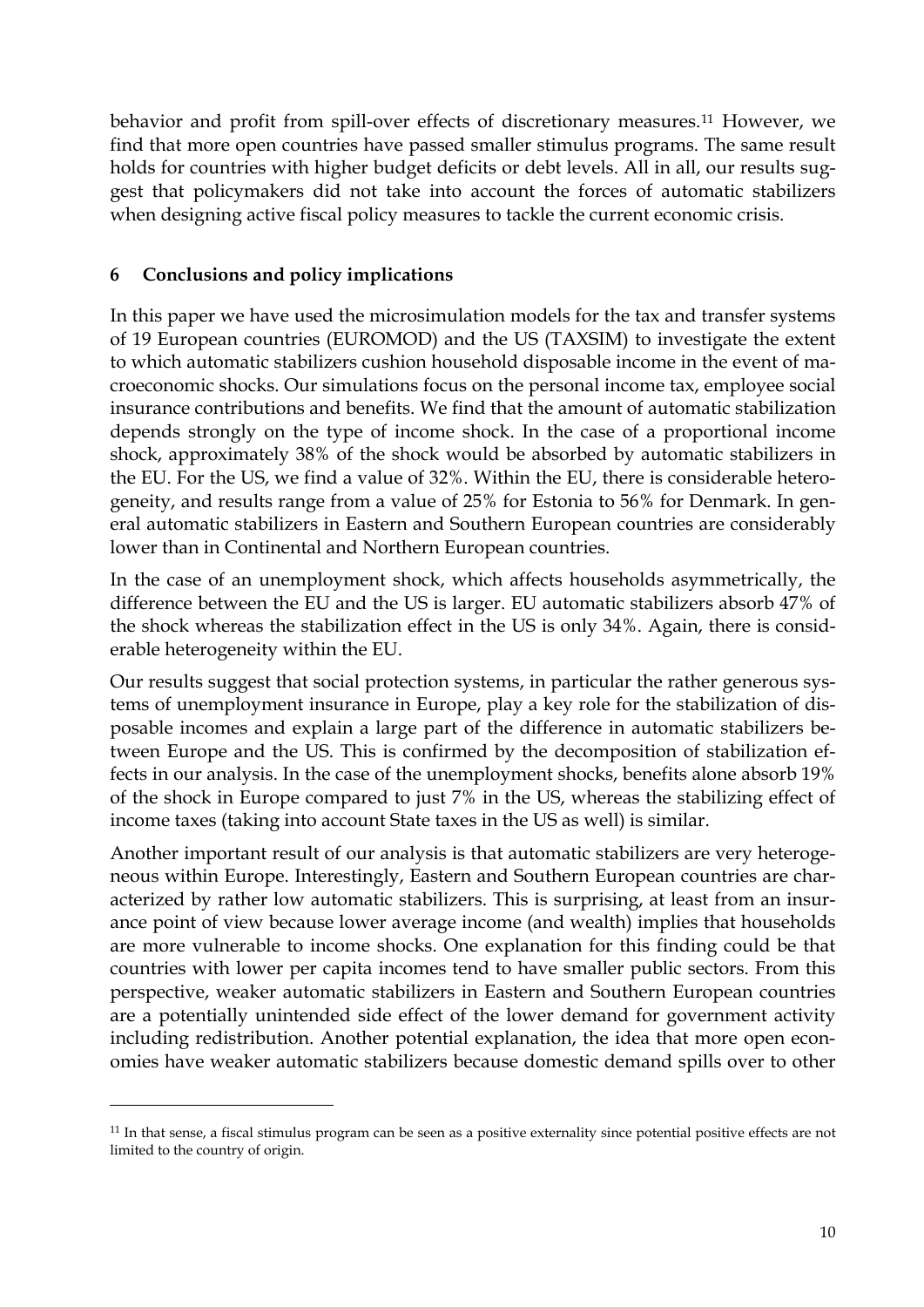countries, seems to be inconsistent with the data, at least as far as the simple correlation between stabilization coefficients and trade to GDP ratios is concerned.

Furthermore, our results suggest that countries with stronger automatic stabilizers have been relatively resilient during the crisis, while those with weak stabilizers have experienced major economic contractions and increases in unemployment. Note however, that correlation does not imply causation. Hence, it is unclear whether strong automatic stabilizers helped the northern EU countries coping with the crisis, or if it was the underlying strength of these economies that allowed them to afford generous unemployment benefits, social welfare payments and the rest. Nonetheless, cutting unemployment benefits in countries of southern Europe, as recently suggested by the IMF, does not seem to be the appropriate measure to reach a balanced budget. Automatic stabilizers have the major advantage of providing income replacement immediately, i.e. when unemployment starts to rise and incomes fall. While means-tested income support is generally available as a basic social security net in most EU Member States, unemployment insurance systems are more exclusive as they do not protect all types of workers equally. As the extent of unemployment risks and the 'quality' of social protection provided to different socio-economic groups does not coincide, one can argue that in general those most affected are the least protected. Here, a discretionary expansion of benefit generosity or easing access to benefits can play a substantial role in reaction to crises. However, discretionary changes to benefit systems or the creation of new benefits may take some time and may be more difficult to administer and deliver, in particular if new groups are to be integrated or new benefits created – or if fiscal restrictions are considered.

Our results have to be interpreted in the light of various limitations of our analysis. Firstly, our analysis abstracts from automatic stabilization through other taxes, in particular corporate income taxes. Secondly, our analysis is purely positive and does not allow concluding that automatic stabilizers should be higher or lower. Increasing taxes and transfers would lead to higher automatic stabilizers, but economic distortions would also increase. Finally, we have abstracted from the role of labor supply or other behavioral adjustments for the impact of automatic stabilizers. We intend to pursue these issues in future research.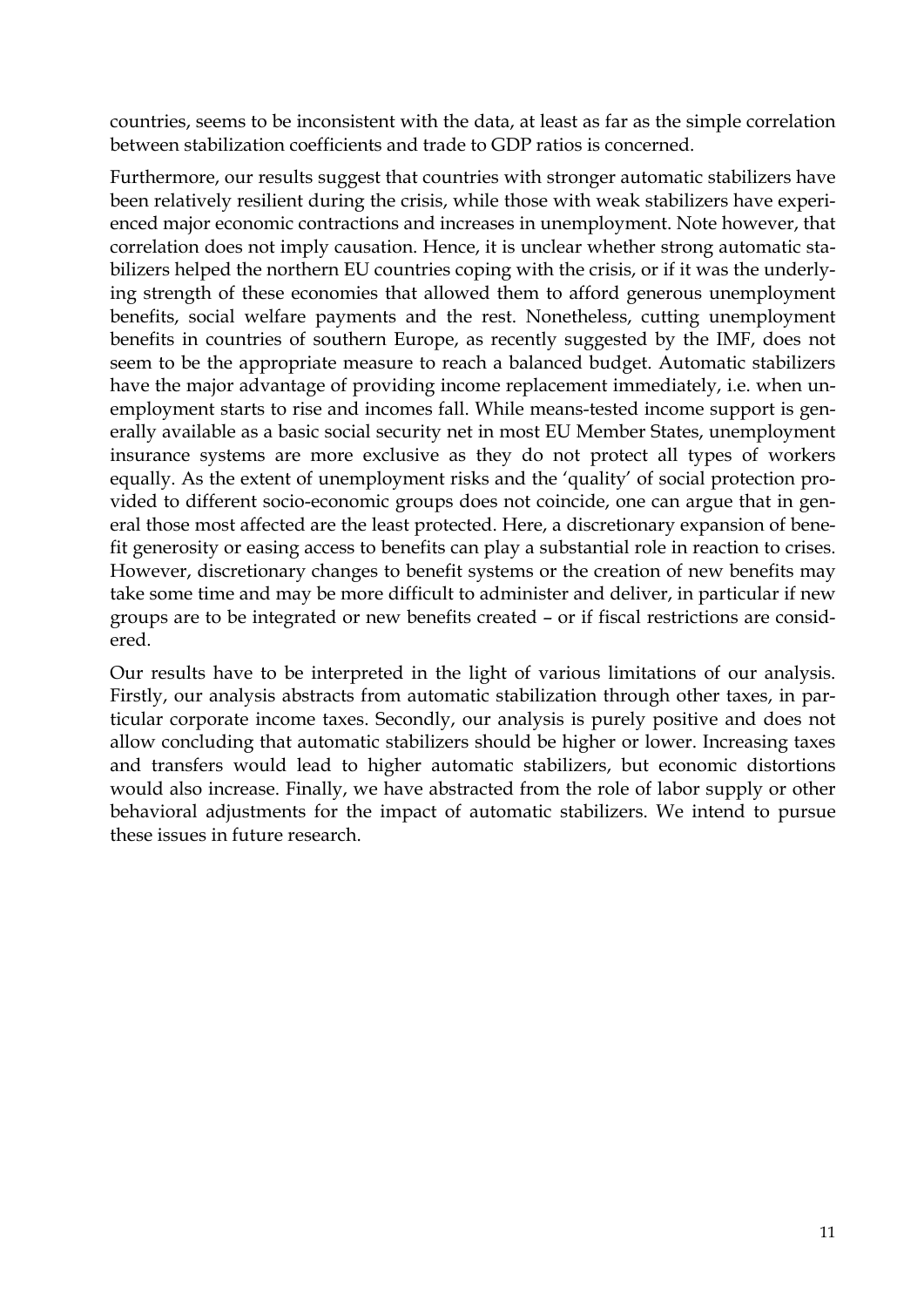#### **References**

- Aaberge, R., Björklund, A., Jäntti, M., Pedersen, P. J., Smith, N. and Wennemo, T. (2000). Unemployment Shocks and Income Distribution: How Did the Nordic Countries Fare during Their Crises?, *Scandinavian Journal of Economics* **102(1):** 77-99.
- Alesina, A. and Glaeser, E. (2004). *Fighting Poverty in the U.S. and Europe: A World of Difference*, Oxford University Press.
- Auerbach, A. and Feenberg, D. (2000). The significance of federal taxes as automatic stabilizers, *Journal of Economic Perspectives* **14:** 37-56.
- Bargain, O. (2006). *Microsimulation in action: policy analysis in Europe using EUROMOD*, *vol. 25 of the series Research in Labor Economics*, Elsevier.
- Bell, D.N.F. and Blanchflower, D.G. (2009), "What should be done about rising unemployment in the UK?", *IZA Discussion Papers*, No. 4040, February 2009.
- Blanchard, O. (2006). Comments on 'The Case Against the Case Against Discretionary Policy', by Alan Blinder, *in* R. Kopcke, G. Tootell and R. Triest (eds), *The macroeconomics of fiscal policy*, MIT Press, Boston, pp. 62-67.
- Bourguignon, F. and Spadaro, A. (2006). Microsimulation as a tool for evaluating redistribution policies, *Journal of Economic Inequality* **4(1):** 77-106.
- Buettner, T. and Fuest, C. (forthcoming). The Role of the Corporate Income Tax as an Automatic Stabilizer, *International Tax and Public Finance* .
- Darby, J. and Melitz, J. (2008), "Social spending and automatic stabilisers in the EU", *Economic Policy*, 23, 2008, 715-756.
- Devereux, M. and Fuest, C. (2009). Is the Corporation Tax an Effective Automatic Stabilizer?, *National Tax Journal* **LXII**: 429-437.
- Deville, J.-F. and Särndal, C.-E. (1992). Calibration estimators in survey sampling, *Journal of the American Statistical Association* **87**: 376-382.
- DiNardo, J., Fortin, N. and Lemieux, T. (1996). Labor Market Institutions and the Distribution of Wages, 1973-1992: A Semiparametric Approach, *Econometrica* **64**: 1001- 1044.
- Dolls, M., Fuest, C. and Peichl, A. (2009), "Automatic Stabilizers and Economic Crisis: US vs. Europe", *IZA Discussion Papers*, No. 4310, July 2009.
- Dolls, M., Fuest, C. and Peichl, A. (2010a), "Automatic Stabilizers, Economic Crisis and Income Distribution", *IZA Discussion Papers*, No. 4310, May 2010.
- Dolls, M., Fuest, C. and Peichl, A. (2010b), "Automatic Stabilizers and Economic Crisis: US vs. Europe", *NBER Working Paper 16275,* August 2010.
- Eaton, J. and Rosen, H. (1980). Optimal redistributive taxation and uncertainty, *Quarterly Journal of Economics* **95**: 357-364.
- European Commission (2009), "The EU's response to support the real economy during the economic crisis: an overview of Member States' recovery measures", *European*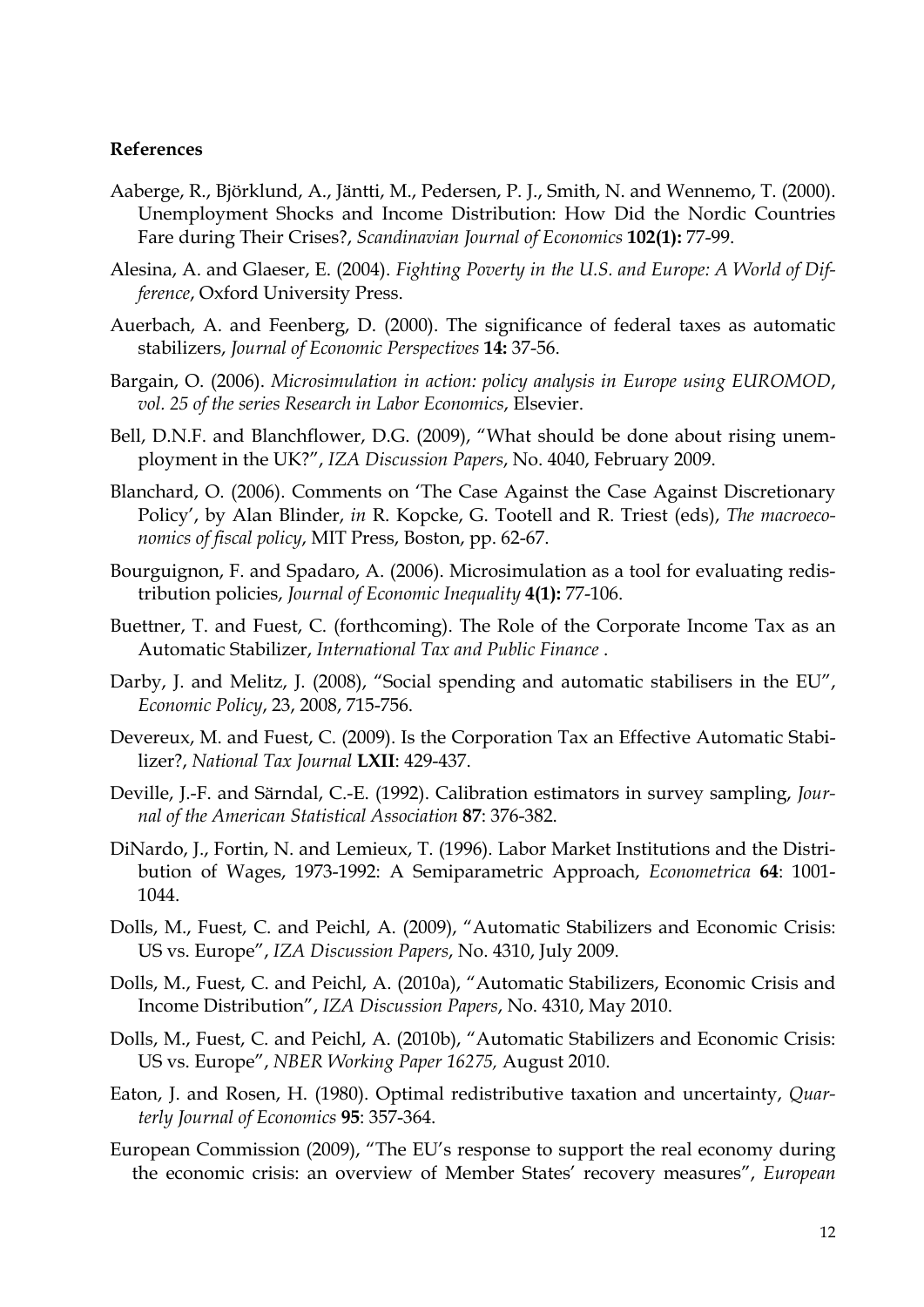*Economy. Occasional Papers, 51,* Brussels: EC, 2009.

- European Commission, "European Economic Forecast. Autumn 2009" *European Economy*, 10, Brussels: EC, 2009.
- Fatás, A. and Mihov, I. (2001), "Government size and automatic stabilisers: International and intranational evidence", *Journal of International Economics*, 55 (1), 2001, 3- 28.
- Fatás, A., and Mihov, I. (2009), "Why Fiscal Stimulus is Likely to Work", *International Finance*, 12 (1). 2009, 57-73.
- Feenberg, D. R. and Coutts, E. (1993). An Introduction to the TAXSIM Model*, Journal of Policy Analysis and Management* **12(1)**: 189-194.
- Galí, J. (1994), "Government size and macroeconomic stability", *European Economic Review,* 38, 1994, 117-132.
- Herault, N. (2009). Sequential Linking of Computable General Equilibrium and Microsimulation Models, WP No. 2/09, Melbourne Institute of Applied Economic and Social Research, The University of Melbourne.
- Immervoll, H., Kleven, H., Kreiner, C. and Saez, E. (2007). Welfare Reform in European Countries: A Micro-Simulation Analysis, *The Economic Journal* **117(516)**: 1-44.
- Immvervoll, H. (2004). Average and marginal effective tax rates facing workers in the EU. A micro-level analysis of levels, distributions and driving factors, EUROMOD Working Paper Series.
- Immvervoll, H., Levy, H., Lietz, C., Mantovani, D. and Sutherland, H. (2006). The sensitivity of poverty rates to macro-level changes in the European Union, *Cambridge Journal of Economics* **30:** 181-199.
- International Monetary Fund (2009), "World Economic Outlook. April 2009", Washington DC: IMF, 2009a.
- International Monetary Fund (2009), "World Economic Outlook. October 2009", Washington DC: IMF, 2009b.
- Mabbett, D. and Schelkle, W. (2007). Bringing macroeconomics back into the political economy of reform: the Lisbon Agenda and the 'fiscal philosophy' of the EU, *Journal of Common Market Studies* **45**: 81-104.
- OECD, "The Effectiveness and Scope of Fiscal Stimulus", in: OECD Economic Outlook interim report, Paris: OECD, 2009a.
- OECD (2009), "The Effectiveness and Scope of Fiscal Stimulus", in: OECD Economic Outlook interim report, Paris: OECD, 2009a.
- OECD (2009), "Addressing the Labour Market Challenges of the Economic Downturn: a Summary of Country Responses to the OECD-EC Questionnaire", background paper, Paris: OECD, 2009b.
- OECD (2009), "Employment Outlook 2009. Tackling the job crisis", Paris: OECD, 2009c.
- OECD (2009), "Economic Outlook. November 2009", Paris: OECD 2009d.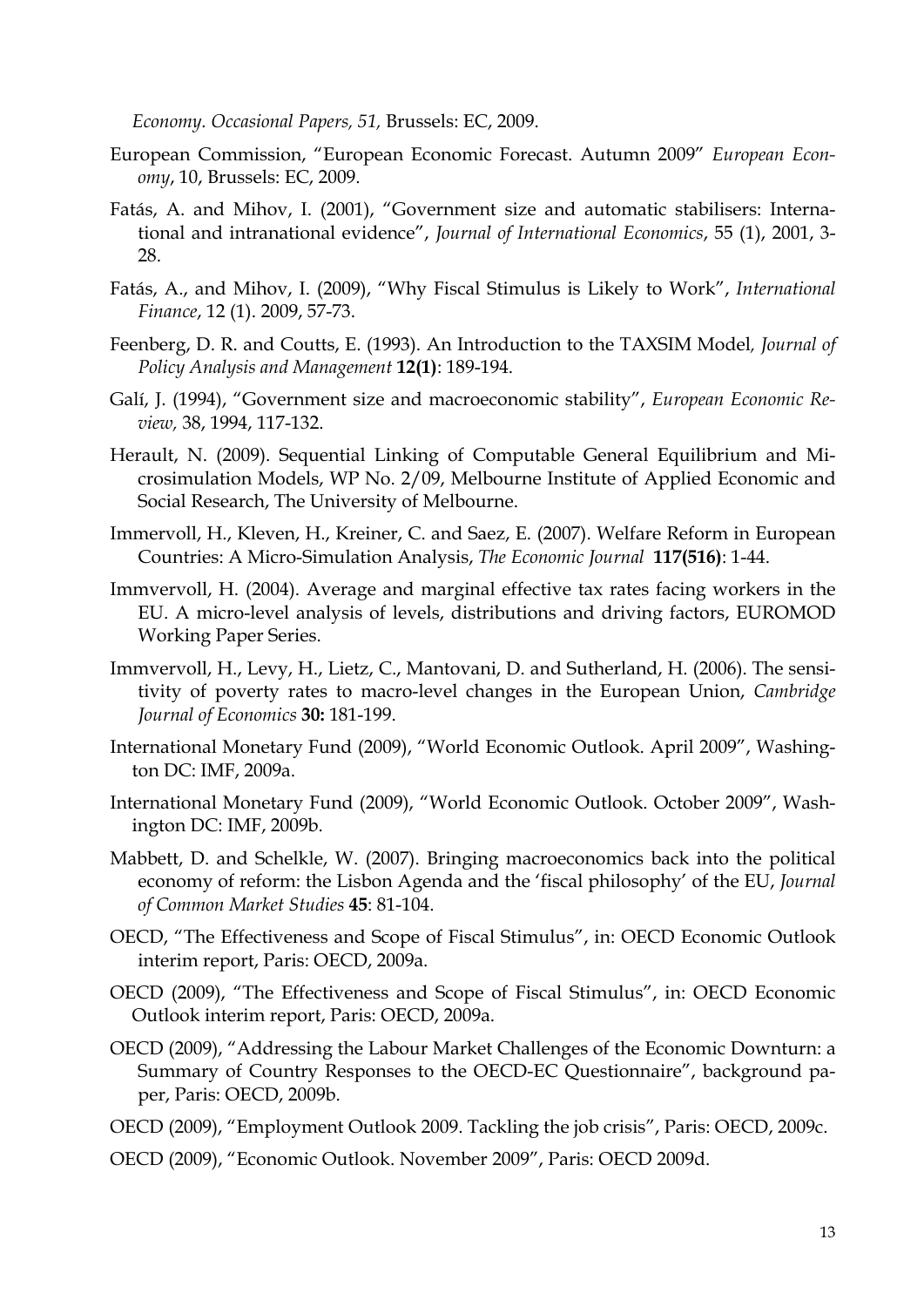OECD (2010): OECD Economic Surveys Germany. Paris.

- Pechman, J. (1973). Responsiveness of the Federal Income Tax to Changes in Income, Brookings Papers on Economic Activitiy 2: 385-421.
- Pechman, J. (1987). Federal Tax Policy, Brookings, Washington.
- Piketty, T. and Saez, E. (2007). How Progressive is the U.S. Federal Tax System? A Historical and International Perspective, *Journal of Economic Perspectives* **21 (1):** 3-24.
- Rodrik, D. (1998). Why Do More Open Economies Have Bigger Governments?, *Journal of Political Economy* **106:** 997-1032.
- Reinhart, C. and Rogoff, K. (2008), "This Time is Different: A Panoramic View of Eight Centuries of Financial Crisis", *NBER Working Papers,* No. 13882, Cambridge (MA): NBER, March 2008.
- Reinhart, C. and Rogoff, K. (2009). The Aftermath of Financial Crisis, *American Economic Review: Papers & Proceedings* **99 (2):** 466-472.
- Sutherland, H. (2001). Final Report EUROMOD: An Integrated European Benefit-Tax Model, EUROMOD Working Paper No. EM9/01.
- Sutherland, H. (2007). Euromod: the tax-benefit microsimulation model for the European Union, *in* A. Gupta and A. Harding (eds), *Modelling Our Future: Population Ageing, Health and Aged Care*, Vol. 16 of *International Symposia in Economic Theory and Econometrics*, Elsevier, pp. 483-488.
- van den Noord, P., "The size and role of automatic fiscal stabilisers in the 1990s and beyond", *OECD Economics Department Working Papers*, No. 230, Paris: OECD, 2000.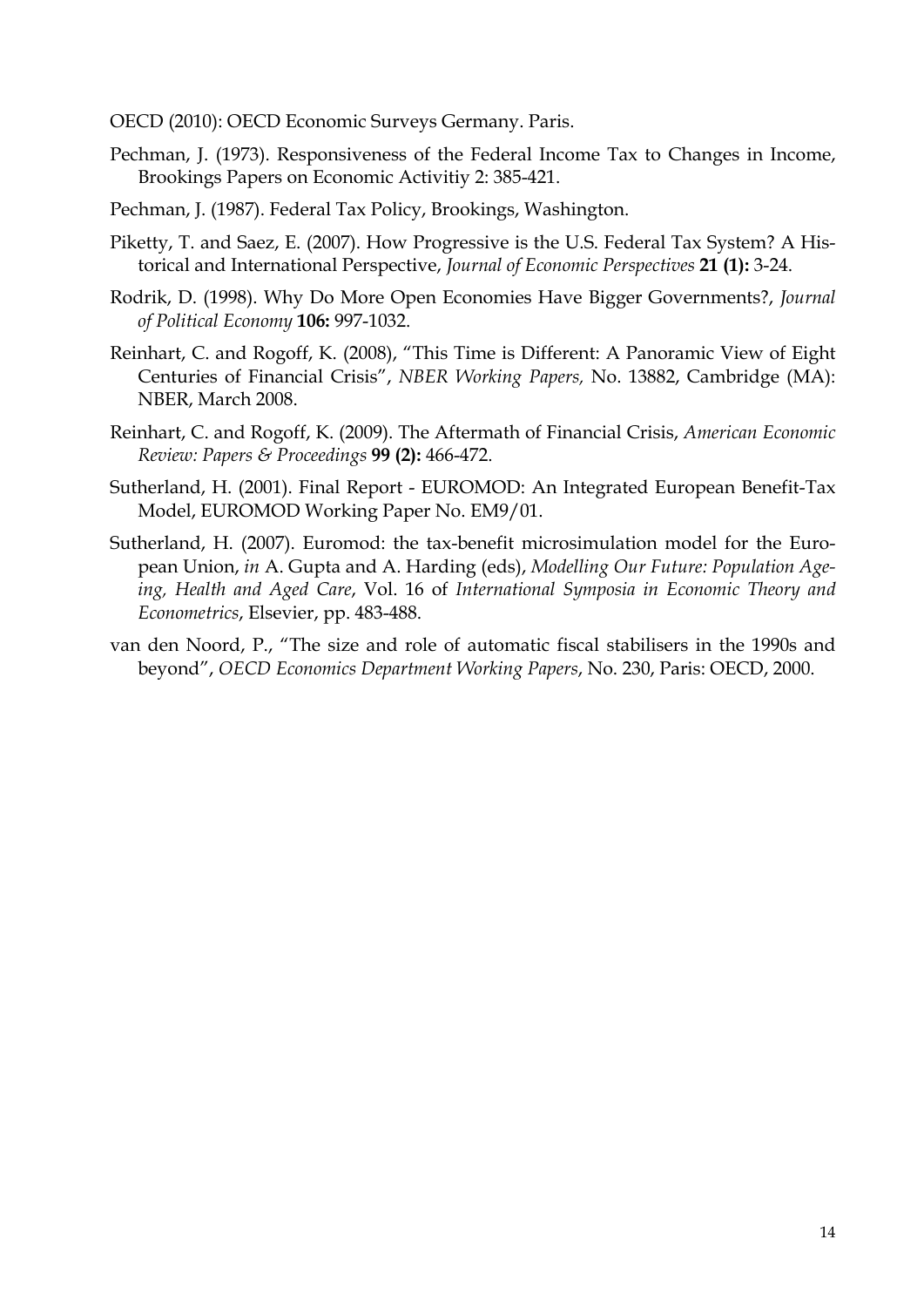## **Appendix**

|                   | FEDTax | StateTax | <b>SIC</b> | <b>BEN</b> | TaxSicBen |
|-------------------|--------|----------|------------|------------|-----------|
| Austria           | 0.294  | 0.000    | 0.139      | 0.006      | 0.439     |
| Belgium           | 0.382  | 0.000    | 0.131      | 0.014      | 0.527     |
| Denmark           | 0.455  | 0.000    | 0.086      | 0.018      | 0.558     |
| Estonia           | 0.228  | 0.000    | 0.021      | 0.004      | 0.253     |
| Finland           | 0.340  | 0.000    | 0.050      | 0.006      | 0.396     |
| France            | 0.153  | 0.000    | 0.181      | 0.036      | 0.370     |
| Germany           | 0.351  | 0.000    | 0.118      | 0.012      | 0.481     |
| Greece            | 0.203  | 0.000    | 0.088      | 0.000      | 0.291     |
| Hungary           | 0.307  | 0.000    | 0.160      | 0.009      | 0.476     |
| Ireland           | 0.310  | 0.000    | 0.039      | 0.014      | 0.363     |
| Italy             | 0.254  | 0.000    | 0.079      | 0.013      | 0.346     |
| Luxem-<br>bourg   | 0.265  | 0.000    | 0.097      | 0.012      | 0.374     |
| Nether-<br>lands  | 0.270  | 0.000    | 0.116      | 0.011      | 0.397     |
| Poland            | 0.168  | 0.000    | 0.118      | 0.015      | 0.301     |
| Portugal          | 0.203  | 0.000    | 0.090      | 0.010      | 0.303     |
| Slovenia          | 0.289  | 0.000    | 0.031      | 0.028      | 0.317     |
| Spain             | 0.240  | 0.000    | 0.035      | 0.001      | 0.277     |
| Sweden            | 0.368  | 0.000    | 0.040      | 0.012      | 0.420     |
| United<br>Kingdom | 0.267  | 0.000    | 0.054      | 0.031      | 0.352     |
| ${\rm EU}$        | 0.260  | 0.000    | 0.100      | 0.017      | 0.378     |
| <b>EURO</b>       | 0.263  | 0.000    | 0.108      | 0.015      | 0.385     |
| <b>USA</b>        | 0.240  | 0.049    | 0.039      | $-0.006$   | 0.322     |

# **Table A1: Decomposition income scenario**

Source: Own calculations based on EUROMOD and TAXSIM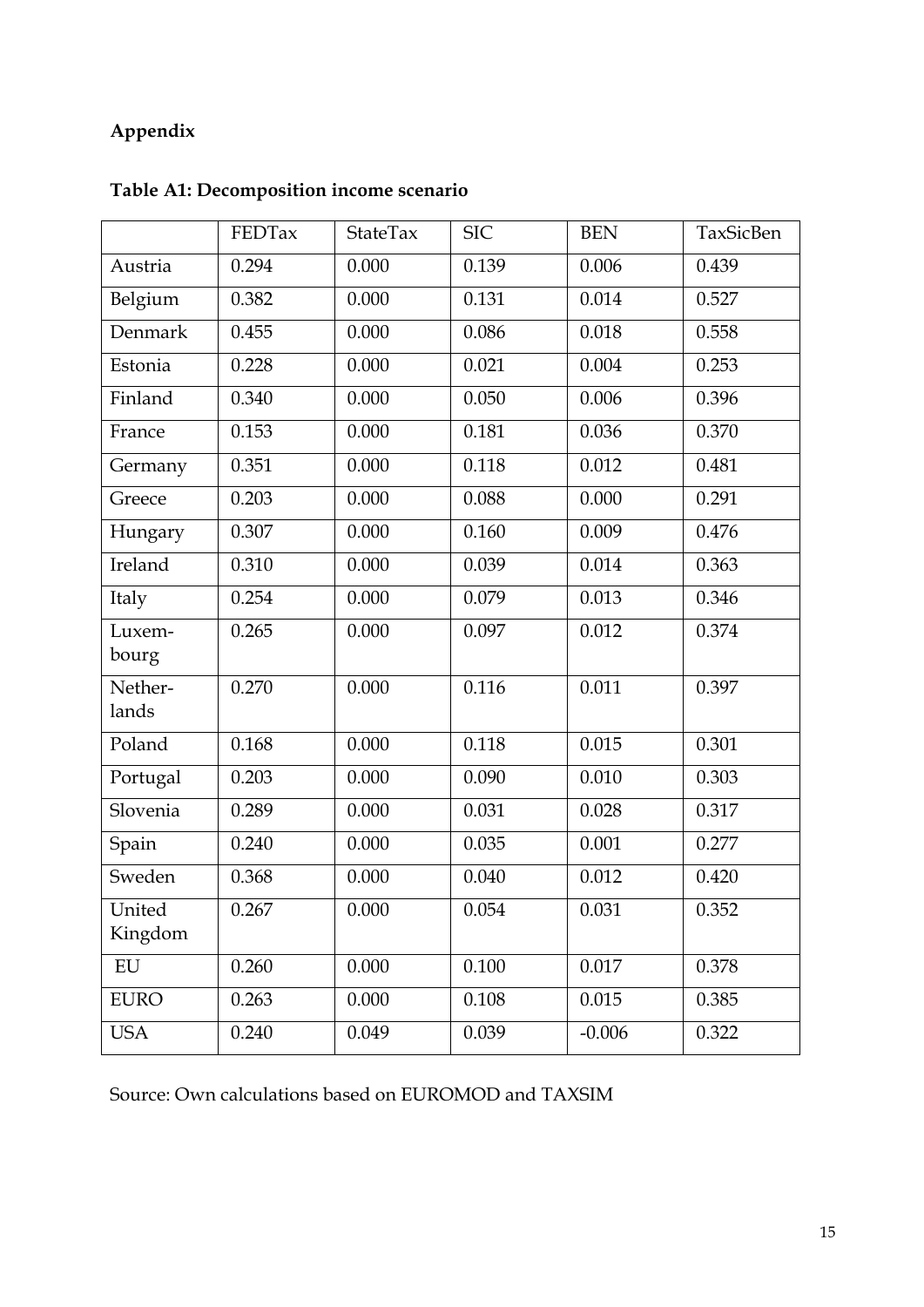|                   | FEDTax | StateTax | <b>SIC</b> | <b>BEN</b> | TaxSicBen |
|-------------------|--------|----------|------------|------------|-----------|
| Austria           | 0.163  | 0.000    | 0.171      | 0.252      | 0.585     |
| Belgium           | 0.240  | 0.000    | 0.123      | 0.249      | 0.612     |
| Denmark           | 0.116  | 0.000    | 0.092      | 0.615      | 0.823     |
| Estonia           | 0.173  | 0.000    | 0.023      | 0.036      | 0.233     |
| Finland           | 0.221  | 0.000    | 0.049      | 0.248      | 0.519     |
| France            | 0.075  | 0.000    | 0.190      | 0.303      | 0.568     |
| Germany           | 0.209  | 0.000    | 0.145      | 0.269      | 0.624     |
| Greece            | 0.093  | 0.000    | 0.150      | 0.079      | 0.322     |
| Hungary           | 0.203  | 0.000    | 0.191      | 0.073      | 0.467     |
| Ireland           | 0.178  | 0.000    | 0.036      | 0.173      | 0.387     |
| Italy             | 0.164  | 0.000    | 0.105      | 0.042      | 0.311     |
| Luxem-<br>bourg   | 0.127  | 0.000    | 0.080      | 0.387      | 0.593     |
| Nether-<br>lands  | 0.104  | 0.000    | 0.171      | 0.178      | 0.452     |
| Poland            | 0.134  | 0.000    | 0.166      | 0.030      | 0.329     |
| Portugal          | 0.146  | 0.000    | 0.097      | 0.143      | 0.386     |
| Slovenia          | 0.152  | 0.000    | 0.221      | 0.073      | 0.431     |
| Spain             | 0.124  | 0.000    | 0.068      | 0.184      | 0.376     |
| Sweden            | 0.199  | 0.000    | 0.027      | 0.452      | 0.678     |
| United<br>Kingdom | 0.191  | 0.000    | 0.061      | 0.163      | 0.415     |
| EU                | 0.156  | 0.000    | 0.124      | 0.188      | 0.469     |
| <b>EURO</b>       | 0.150  | 0.000    | 0.133      | 0.202      | 0.485     |
| <b>USA</b>        | 0.174  | 0.041    | 0.051      | 0.071      | 0.337     |

**Table A2: Decomposition unemployment scenario** 

Source: Own calculations based on EUROMOD and TAXSIM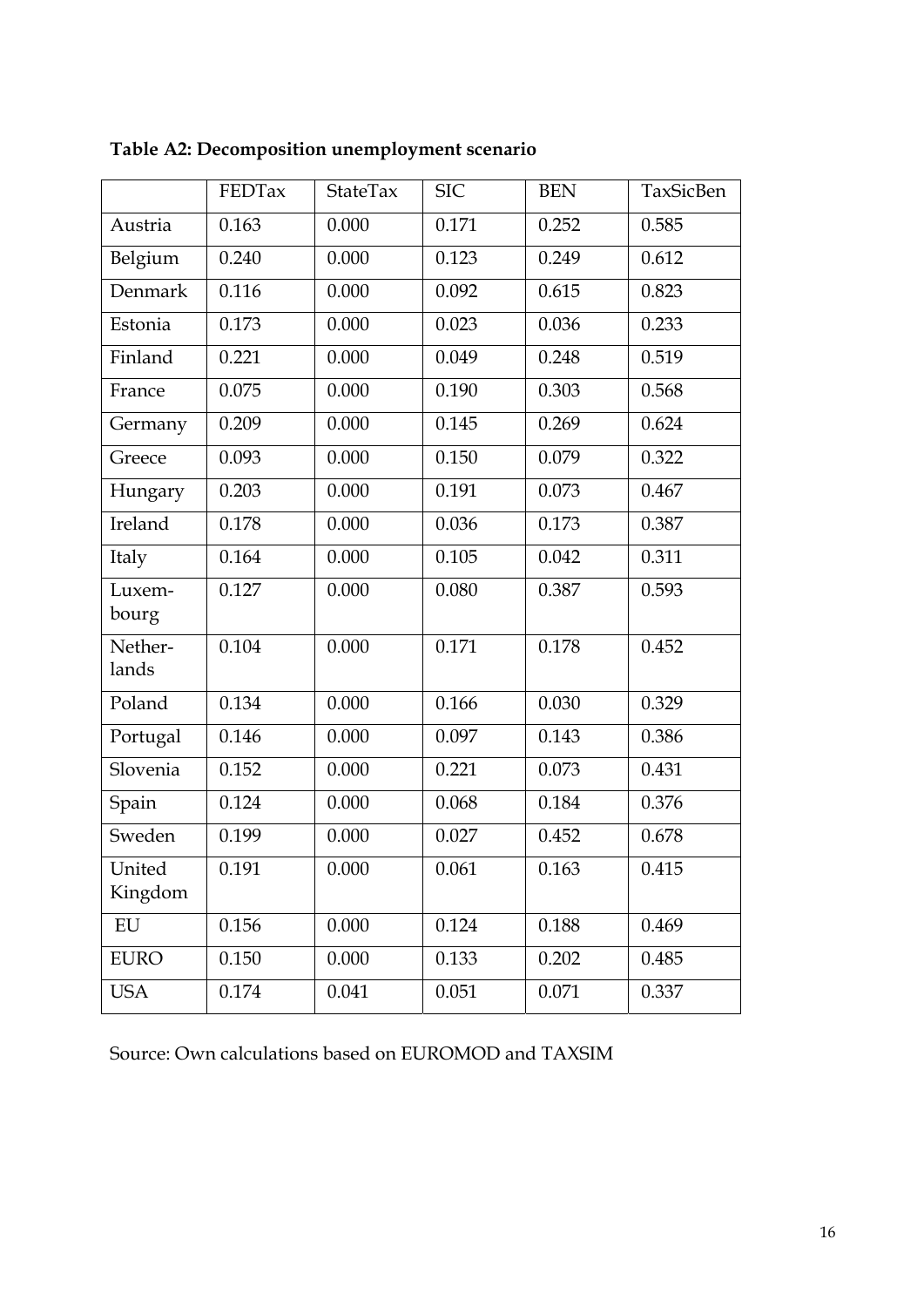|                   | <b>TAU</b> | Q1    | Q2    | Q <sub>3</sub> | Q4    | Q <sub>5</sub> |
|-------------------|------------|-------|-------|----------------|-------|----------------|
| Austria           | 0.439      | 0.023 | 0.045 | 0.072          | 0.107 | 0.192          |
| Belgium           | 0.527      | 0.022 | 0.051 | 0.082          | 0.128 | 0.244          |
| <b>Denmark</b>    | 0.558      | 0.017 | 0.046 | 0.088          | 0.135 | 0.273          |
| Estonia           | 0.253      | 0.010 | 0.019 | 0.036          | 0.063 | 0.126          |
| Finland           | 0.396      | 0.010 | 0.031 | 0.063          | 0.099 | 0.192          |
| France            | 0.370      | 0.032 | 0.036 | 0.053          | 0.079 | 0.171          |
| Germany           | 0.481      | 0.019 | 0.045 | 0.072          | 0.116 | 0.228          |
| Greece            | 0.291      | 0.004 | 0.015 | 0.033          | 0.063 | 0.176          |
| Hungary           | 0.476      | 0.029 | 0.041 | 0.056          | 0.097 | 0.254          |
| Ireland           | 0.363      | 0.009 | 0.026 | 0.048          | 0.084 | 0.197          |
| Italy             | 0.346      | 0.010 | 0.035 | 0.051          | 0.077 | 0.173          |
| Luxem-<br>bourg   | 0.374      | 0.019 | 0.022 | 0.042          | 0.082 | 0.208          |
| Nether-<br>lands  | 0.397      | 0.020 | 0.040 | 0.062          | 0.093 | 0.182          |
| Poland            | 0.301      | 0.017 | 0.032 | 0.047          | 0.060 | 0.145          |
| Portugal          | 0.303      | 0.012 | 0.013 | 0.029          | 0.055 | 0.194          |
| Slovenia          | 0.317      | 0.022 | 0.010 | 0.008          | 0.037 | 0.240          |
| Spain             | 0.277      | 0.006 | 0.020 | 0.036          | 0.062 | 0.153          |
| Sweden            | 0.420      | 0.022 | 0.041 | 0.066          | 0.096 | 0.196          |
| United<br>Kingdom | 0.352      | 0.010 | 0.034 | 0.047          | 0.079 | 0.182          |

**Table A3: Stabilization of income groups - Proportional Income Shock** 

Source: Own calculations based on EUROMOD.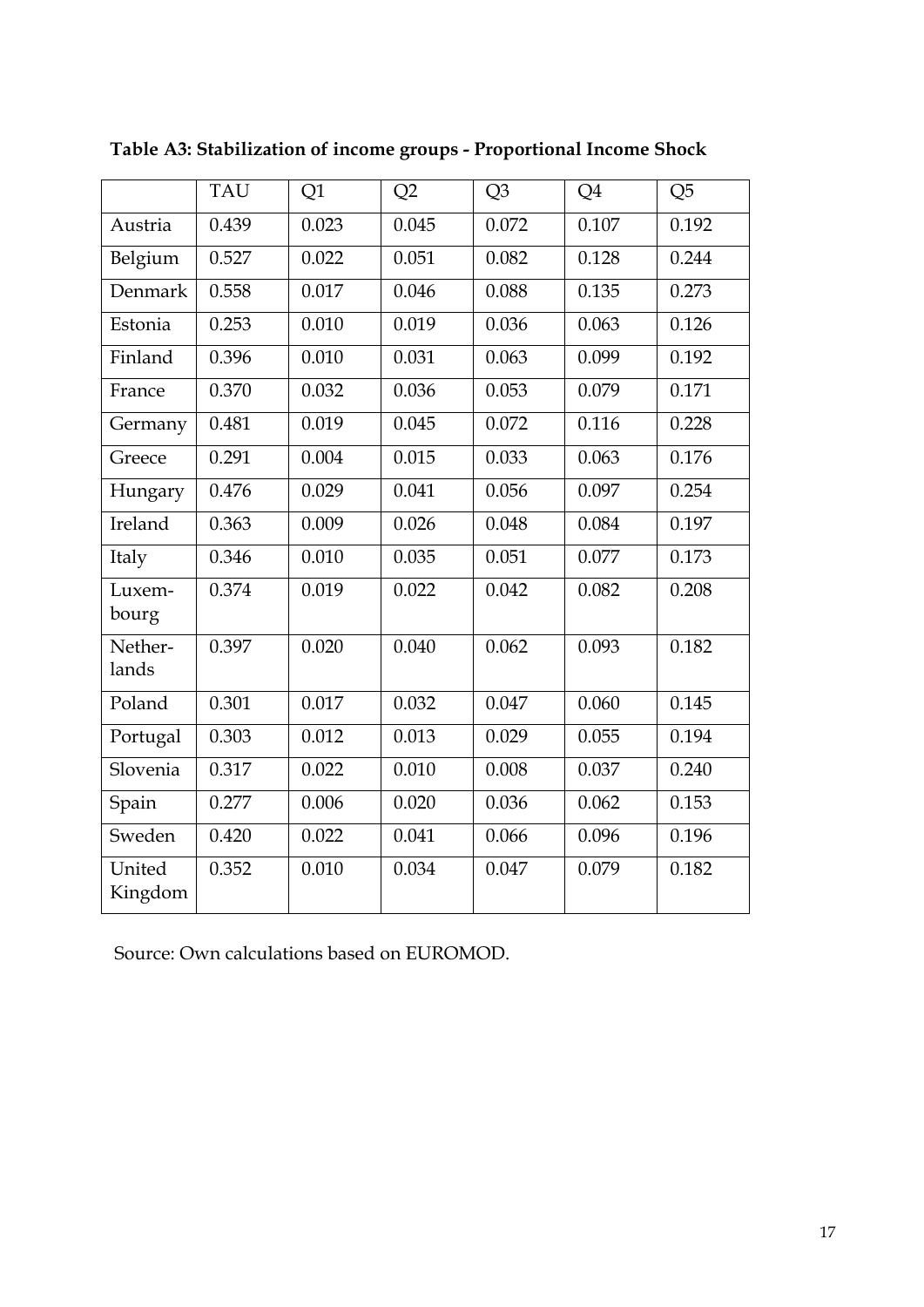|                   | <b>TAU</b> | Q1    | Q2    | Q3    | Q4    | Q <sub>5</sub> |
|-------------------|------------|-------|-------|-------|-------|----------------|
| Austria           | 0.585      | 0.111 | 0.094 | 0.069 | 0.130 | 0.181          |
| Belgium           | 0.612      | 0.143 | 0.087 | 0.067 | 0.101 | 0.215          |
| Denmark           | 0.823      | 0.095 | 0.189 | 0.166 | 0.196 | 0.177          |
| Estonia           | 0.233      | 0.062 | 0.019 | 0.019 | 0.041 | 0.091          |
| Finland           | 0.519      | 0.118 | 0.057 | 0.074 | 0.093 | 0.176          |
| France            | 0.568      | 0.102 | 0.102 | 0.088 | 0.092 | 0.185          |
| Germany           | 0.624      | 0.144 | 0.078 | 0.090 | 0.118 | 0.193          |
| Greece            | 0.322      | 0.016 | 0.031 | 0.040 | 0.071 | 0.164          |
| Hungary           | 0.467      | 0.091 | 0.045 | 0.048 | 0.071 | 0.212          |
| Ireland           | 0.387      | 0.101 | 0.049 | 0.044 | 0.061 | 0.132          |
| Italy             | 0.311      | 0.011 | 0.021 | 0.047 | 0.081 | 0.151          |
| Luxem-<br>bourg   | 0.593      | 0.148 | 0.177 | 0.056 | 0.070 | 0.142          |
| Nether-<br>lands  | 0.452      | 0.123 | 0.048 | 0.054 | 0.088 | 0.140          |
| Poland            | 0.329      | 0.031 | 0.035 | 0.048 | 0.066 | 0.150          |
| Portugal          | 0.386      | 0.014 | 0.005 | 0.040 | 0.075 | 0.252          |
| Slovenia          | 0.431      | 0.045 | 0.038 | 0.056 | 0.083 | 0.210          |
| Spain             | 0.376      | 0.038 | 0.049 | 0.065 | 0.076 | 0.148          |
| Sweden            | 0.678      | 0.160 | 0.109 | 0.109 | 0.110 | 0.190          |
| United<br>Kingdom | 0.415      | 0.142 | 0.034 | 0.030 | 0.060 | 0.150          |

**Table A4: Stabilization of income groups - Unemployment Shock** 

Source: Own calculations based on EUROMOD.